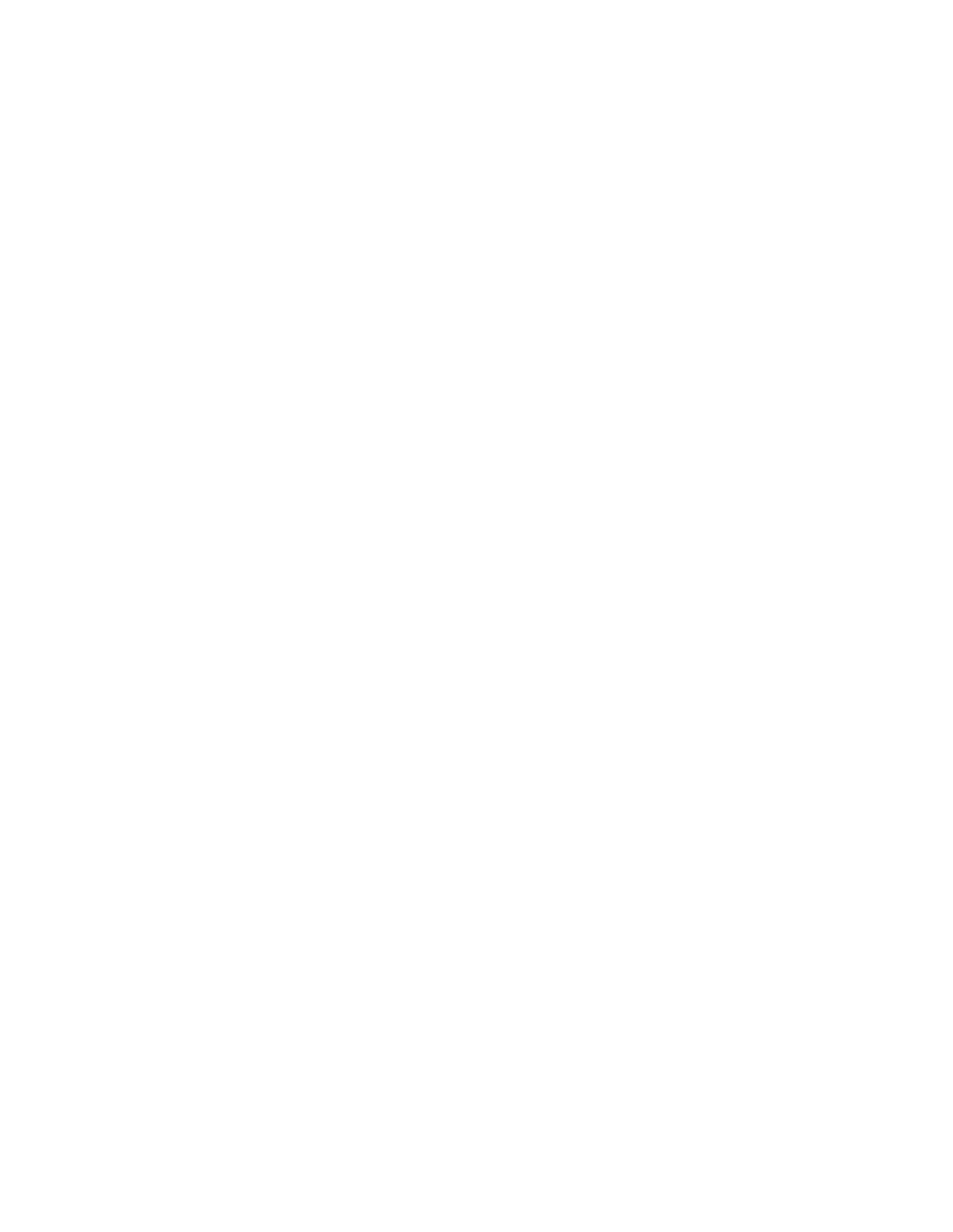# **Table of Contents**

| SECTION |                |                                                                                                                           |
|---------|----------------|---------------------------------------------------------------------------------------------------------------------------|
| SECTION |                | $\texttt{SALARIES} \dots \dots \dots \dots \dots \dots \dots \dots \dots \dots \dots \dots \dots \dots \dots \dots \dots$ |
| SECTION | 3              |                                                                                                                           |
| SECTION | $\overline{4}$ | -3<br>MULTI-LINGUAL PAY                                                                                                   |
| SECTION | 5              | HOURS OF                                                                                                                  |
| SECTION | 6 <sub>1</sub> | OUT OF CLASSIFICATION PAY 6                                                                                               |
| SECTION |                | HEALTH                                                                                                                    |
| SECTION | 8              | 1 O                                                                                                                       |
| SECTION | 9.             | TERM DISABILITY INSURANCE<br>1 O<br>LONG.                                                                                 |
| SECTION | 10.            | 1 <sub>0</sub><br>INSURANCE<br>LIFE.                                                                                      |
| SECTION | 11             | 1 N                                                                                                                       |
| SECTION | 12.            | 11                                                                                                                        |
| SECTION | 13.            | 1.5                                                                                                                       |
| SECTION | 14.            | 18                                                                                                                        |
| SECTION | 15.            | 19<br>BEREAVEMENT LEAVE                                                                                                   |
| SECTION | 16.            | 19<br>FAMILY CARE AND PREGNANCY LEAVE                                                                                     |
| SECTION | 17.            | 19<br>SAFETY EQUIPMENT                                                                                                    |
| SECTION | 18.            | 20<br>EDUCATIONAL PROGRAM                                                                                                 |
| SECTION | 19             | 20<br>BENEFITS UPON TERMINATION                                                                                           |
| SECTION | 20.            | 21<br>PERSONNEL FILES                                                                                                     |
| SECTION | 21.            | 21                                                                                                                        |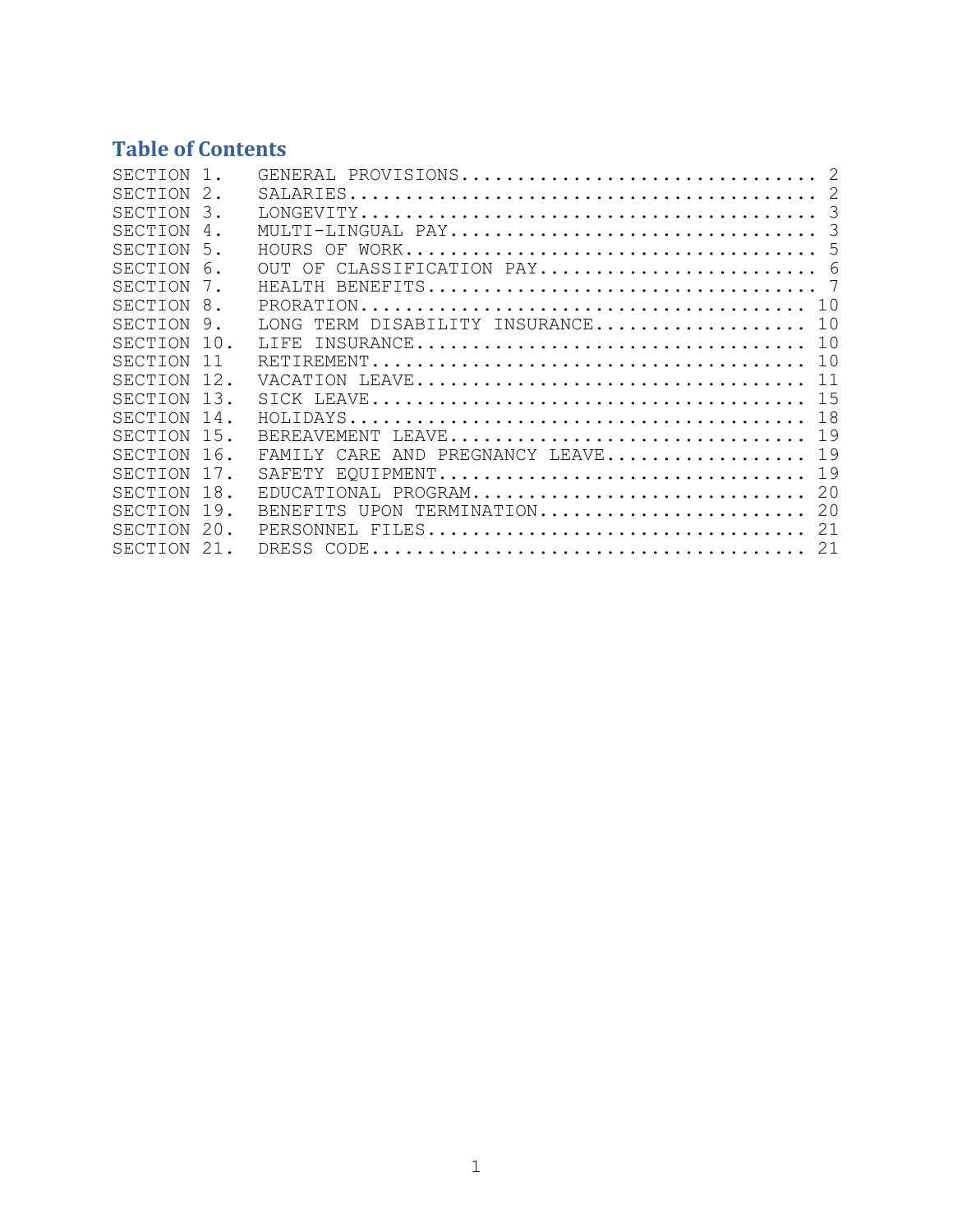# <span id="page-3-0"></span>SECTION 1. GENERAL PROVISIONS

The provisions of this resolution describe and authorize compensation and terms of employment for unrepresented employees in the following job classifications for the period from July 1, 2017 to June 30, 2021:

Assistant to the City Manager Information Technology Manager Senior Civil Engineer

The provisions of this resolution shall continue and remain in full force and effect until such time as any modifications or amendments are approved by the City Council.

This resolution does not create any contractual right, or any express or implied contract of employment. The City of San Pablo retains the full discretion to modify this resolution at any time in accordance with law.

# <span id="page-3-1"></span>SECTION 2. SALARIES

#### 2.1 General Increases

Division Managers will receive salary increases as follows:

Effective July 1, 2017, there will be a three percent (3%) Cost of Living Adjustment for all classifications covered by this resolution.

Effective July 1, 2018, there will be a three percent (3%) Cost of Living Adjustment for all classifications covered by this resolution.

Effective July 1, 2019, there will be a three percent (3%) Cost of Living Adjustment for all classifications covered by this resolution.

Effective July 1, 2020, there will be a three percent (3%) Cost of Living Adjustment for all classifications covered by this resolution.

#### 2.2 Equity Adjustments

Effective July 1, 2017, salary schedules for job classifications that are more than five percent (5%) below the median of comparable cities, according to the City's 2017 total compensation survey prepared by Bryce & Associates, dated March 2017, shall be increased to five percent (5%) below the median. Any cost of living adjustment will be applied after the equity adjustment has been applied.

In accordance with the above, the following job classifications shall receive an equity adjustment in the following amounts:

Information Technology Manager (9.31% equity adjustment) Senior Civil Engineer (3.79% equity adjustment)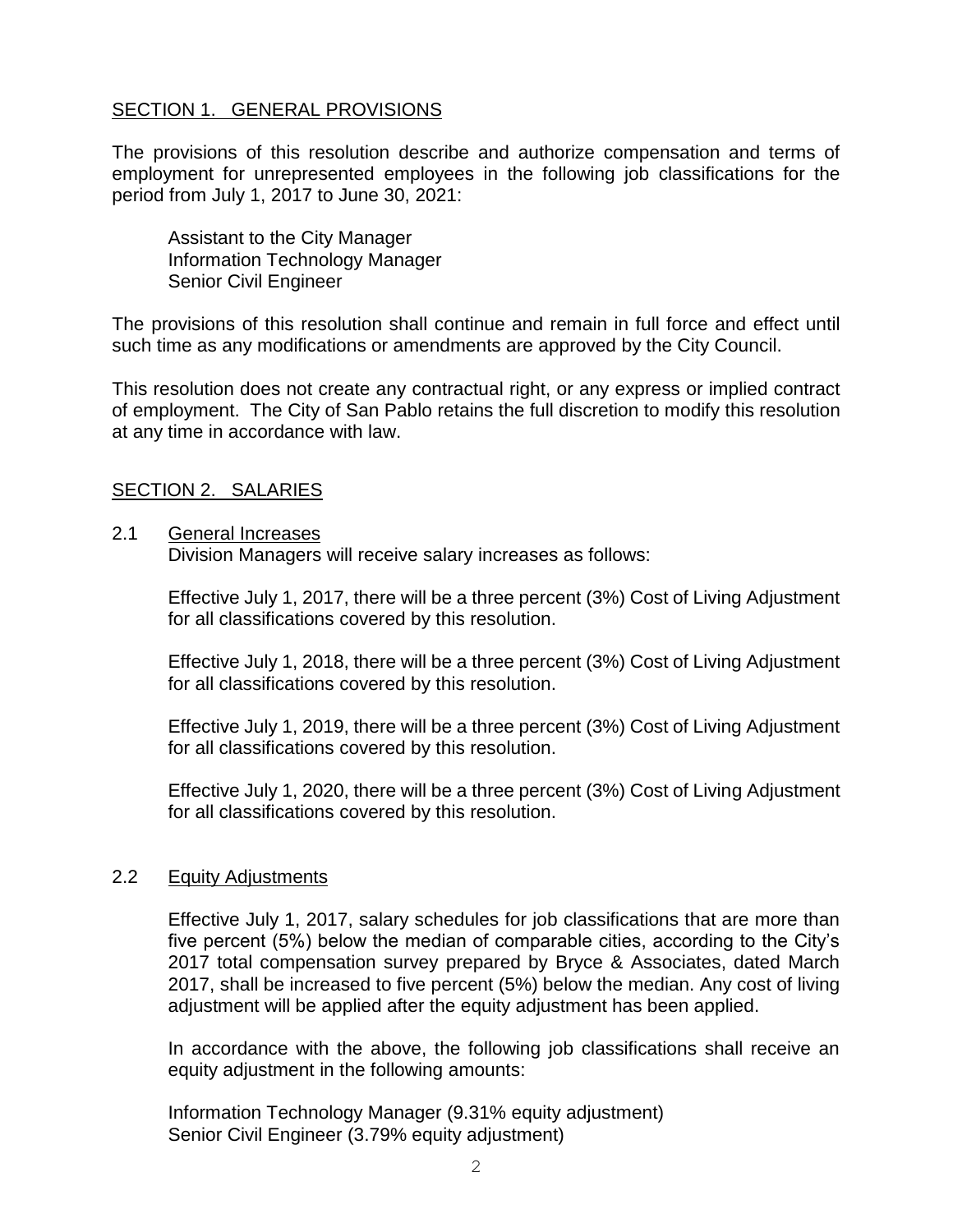# 2.3 Paydays

The City shall pay all employees on the fifth  $(5)$  and twentieth  $(20<sup>th</sup>)$  of each month. Should the regular payday occur on a Saturday or Sunday, payment shall be made on the preceding Friday. Should a holiday occur on the regularly scheduled payday, checks shall be issued on the day preceding the holiday.

#### <span id="page-4-0"></span>SECTION 3. LONGEVITY

Division Managers shall receive longevity incentive as follows:

- Full-time employees who complete fifteen (15) years of continuous service with the City of San Pablo shall receive an additional three percent (3%) of base salary as a longevity incentive.
- Full-time employees who complete twenty (20) years of continuous service with the City of San Pablo shall receive an additional two percent (2%) of base salary for a total of five percent (5%) base salary as a longevity incentive.
- Full-time employees who complete twenty-five (25) years of continuous service with the City of San Pablo shall receive additional two percent (2%) of base salary for a total of seven percent (7%) base salary as a longevity incentive.

The percentage increases shall not be cumulative.

For the purpose of calculating longevity pay eligibility, one (1) "year of service" shall be defined as one (1) full time year of service (regularly scheduled one thousand nine hundred fifty (1,950) hours of work, which may include additional hours in accordance with Fair Labor Standards Act (FLSA) exempt status, and including use of paid time off).

Continuous service with the City for the purpose of longevity pay eligibility shall be defined as service not broken by a break in service of six (6) months or longer following separation.

# <span id="page-4-1"></span>SECTION 4. MULTI-LINGUAL PAY

Division Managers who are multi-lingual, and who regularly use their skills and are recognized as such by their respective supervisors, shall receive an additional pay upon application and approval of the City Manager as outlined below. This benefit must be initially certified and recertified periodically to continue eligibility or when an employee advances to the next level. Multi-lingual skills must be used to assist members of the public.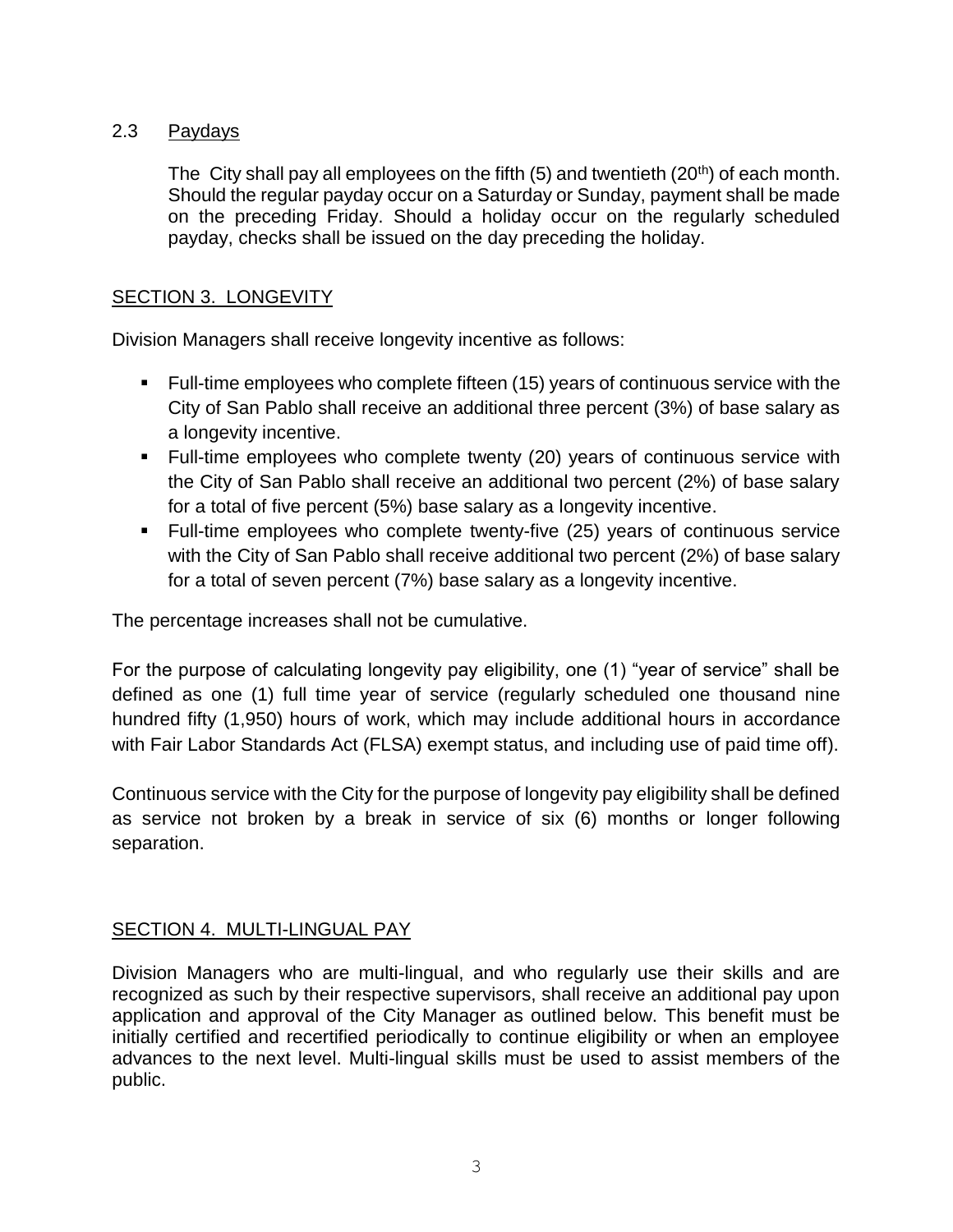- A. Primary level– To be eligible for the primary level of multilingual pay, an employee must be certified for the ability to speak in a secondary language proficiently and frequently during the course of work. An employee certified to be able to speak a secondary language at the primary level and required to regularly use verbal multilingual skills in the course of his or her job shall be compensated in the amount of one hundred dollars (\$100.00) per month.
- B. Secondary level To be eligible for the secondary level of multilingual pay, an employee must be certified for the ability to speak fluently and frequently during the course of work. In addition, the employee must be able to read and express in writing the secondary language required. An employee certified at the secondary level and required to regularly use verbal and written multilingual skills in the course of his or her job shall be compensated in the amount of two hundred dollars (\$200.00) per month.
- C. Expert level To be eligible for the expert level of multilingual pay, an employee must be certified for the ability to speak, read, write, edit, proof read frequently, investigate and/or testify in court fluently the secondary language required. An employee certified at the expert level and required to regularly use verbal and written multilingual skills in the course of his or her job as described above shall be compensated in the amount of three hundred dollars (\$300.00) per month.

An employee shall receive pay for only one appropriate competency level.

Employees wishing to be certified at one of the above-listed competency levels shall be required to demonstrate their abilities a third-party linguistic evaluation provider selected by the City. An employee may request a re-evaluation no sooner than one (1) year following the last evaluation.

The City Manager shall have the final determination as to who is certified and at what level, including consideration as to the frequency of use and the applicability to the community of San Pablo.

Frequency of use required for primary and secondary multilingual incentive shall be defined as using a language other than English in the performance of the employees' assigned duties at least weekly on average. Frequency of use required for expert level multilingual incentive is using a secondary language in the performance of the employee's assigned duties at least weekly on average, or on a regular basis authorized by the City Manager or designee. Proof of frequency can be certified by the employee's immediate supervisor. If a disagreement arises than the employee may document contacts to provide proof to the supervisor.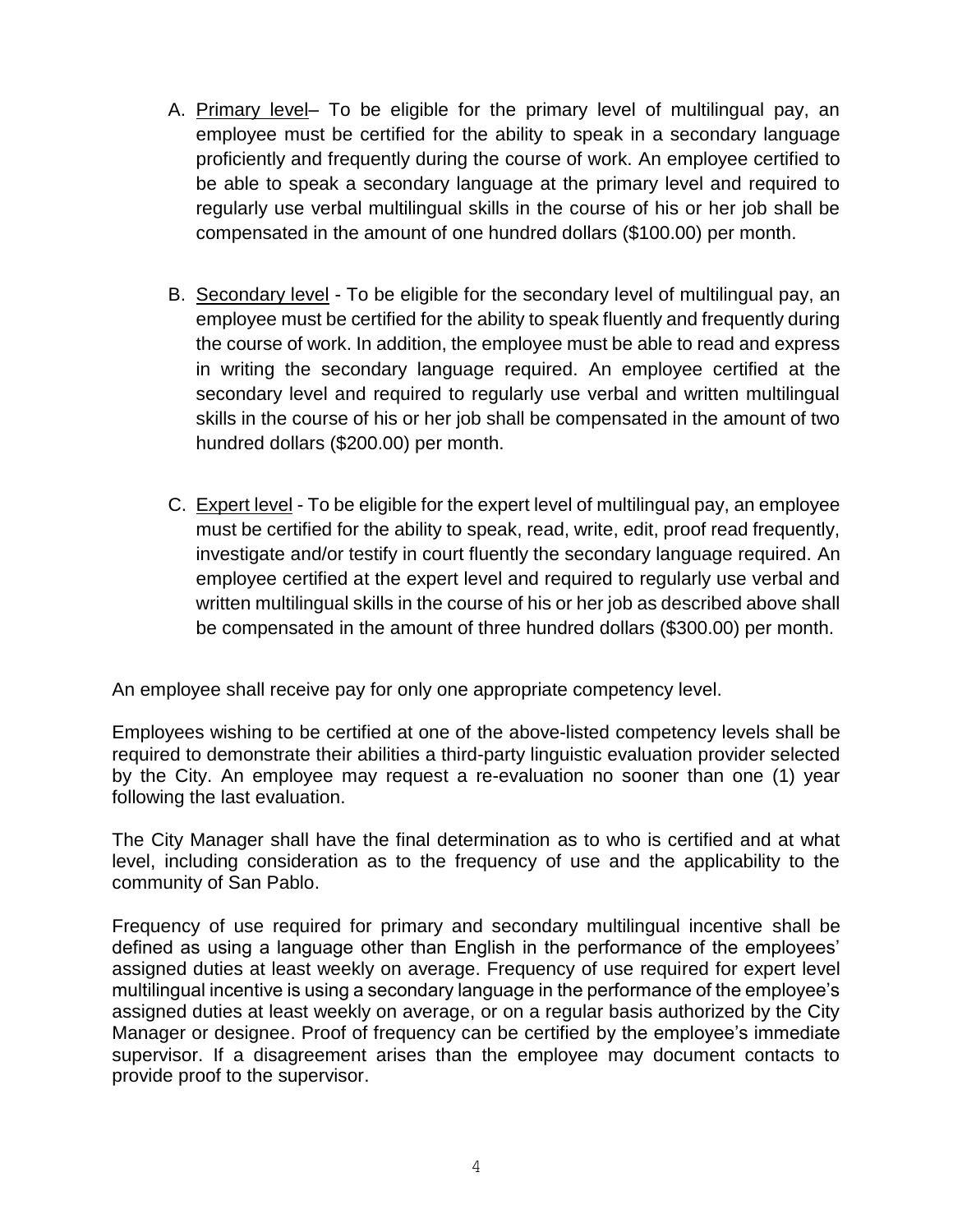# <span id="page-6-0"></span>SECTION 5. HOURS OF WORK

# 5.1 Hours of Work

A. Full-time employees may be assigned to one of the following, normal work schedules. To be consistent with City Hall office hours, the following is a guideline for their normal, full time, work schedules:

8/75 Work Schedule: Employees assigned to an 8/75 Work Schedule shall work four (4), nine and one-half (9.5) hour workdays, Monday through Thursday. Employees will take an additional half-hour for their lunch period on one day per week to result in an average of 9.375 hours per workday, and thirty-seven and one-half (37.5) hours per workweek. Employees will have every Friday as a day off.

9/75 Work Schedule: Employees assigned to a 9/75 Work Schedule shall work a two-workweek schedule of nine (9), eight and one third (8.33) hour workdays in a two week period, with the same alternating regular day off every two-week period.

10/75 Work Schedule: Employees assigned to a 10/75 Work Schedule shall work five (5), seven and one half (7.5) hour workdays in a workweek.

- B. Actual work schedule may be adjusted to the benefit of public service and contingent upon City Manager approval. While an employee may request a particular work schedule, final assignment is subject to the needs of the City and requires supervisor approval. The business needs of the City may require FLSA exempt employees to work additional hours, beyond those listed above, without additional overtime compensation.
- C. For employees in FLSA exempt classifications assigned to a 8/75 or 9/75 work schedule, if an employee is scheduled to work on a City-planned event or to attend a work-related activity or training on a regularly scheduled day off, the day off may be taken on a different day other than that day subject to operational requirements, so long as leave is taken within the same pay period. Fridays off cannot be accumulated to have several consecutive days off at one time.

#### 5.2 FLSA Status

The positions covered by this Terms of Employment have been deemed exempt from FLSA Regulations.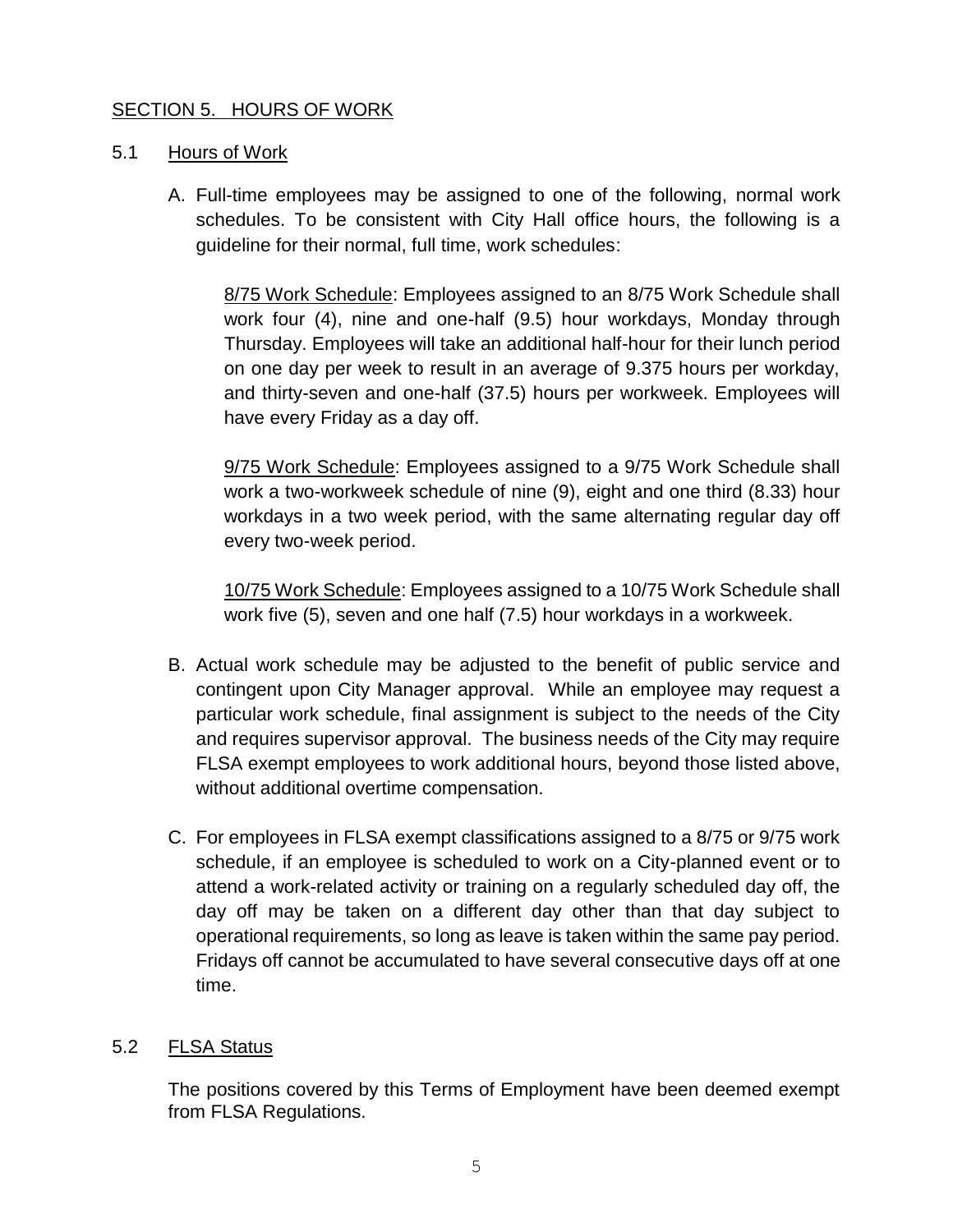#### 5.3 Administrative Leave

Division Managers are considered mid-management, and thus exempt, and not eligible to accrue compensatory time or earn overtime compensation. Administrative Leave is granted in recognition of any additional hours that may be worked.

Division Managers regularly assigned to work a thirty seven and one-half (37 1/2) hour work week shall be entitled to eighty three and three-tenths (83.30) hours of Administrative Leave per fiscal year, to be credited on July 1 of each year. New employees shall receive credit for Administrative Leave based on hire date as follows:

| Hire date               | Hours credited |  |
|-------------------------|----------------|--|
| July 1 through Sept 30  | 83.30          |  |
| Oct 1 through Dec 31    | 62.47          |  |
| Jan 1 through Mar 31    | 41.66          |  |
| April 1 through June 30 | 20.83          |  |

Any unused balance of Administrative Leave available as of 12:00 midnight, June 30th, shall be forfeited. Accrued, unused Administrative Leave shall have no cash value and shall not be subject to cash out during or upon separation from employment.

Employees who are authorized to work on a reduced work schedule shall accrue administrative leave in the prorated amount proportionate to the ratio of scheduled work hours of the standard workweek.

# <span id="page-7-0"></span>SECTION 6. OUT OF CLASSIFICATION PAY

In the event an employee is assigned the majority of job duties of a higher classification, the employee shall be paid a flat rate of five percent (5%) above their current salary step, which shall become effective on the first day of assigned duties in the higher classification, if worked for a minimum of one (1) and a maximum of thirty (30) consecutive days. Prior approval of out-of-classification work must be obtained from the Department Head.

Any employee on a temporary assignment longer than thirty (30) days and assigned to the full range and scope of duties of a higher classification shall be assigned to the lowest step in that higher pay range which is at least five percent (5%) higher than normal assigned pay for the duration of the temporary assignment following the first thirty (30) days. The City shall report temporary upgrade pay of more than thirty (30) days to CalPERS in accordance with California Public Employees' Retirement Law.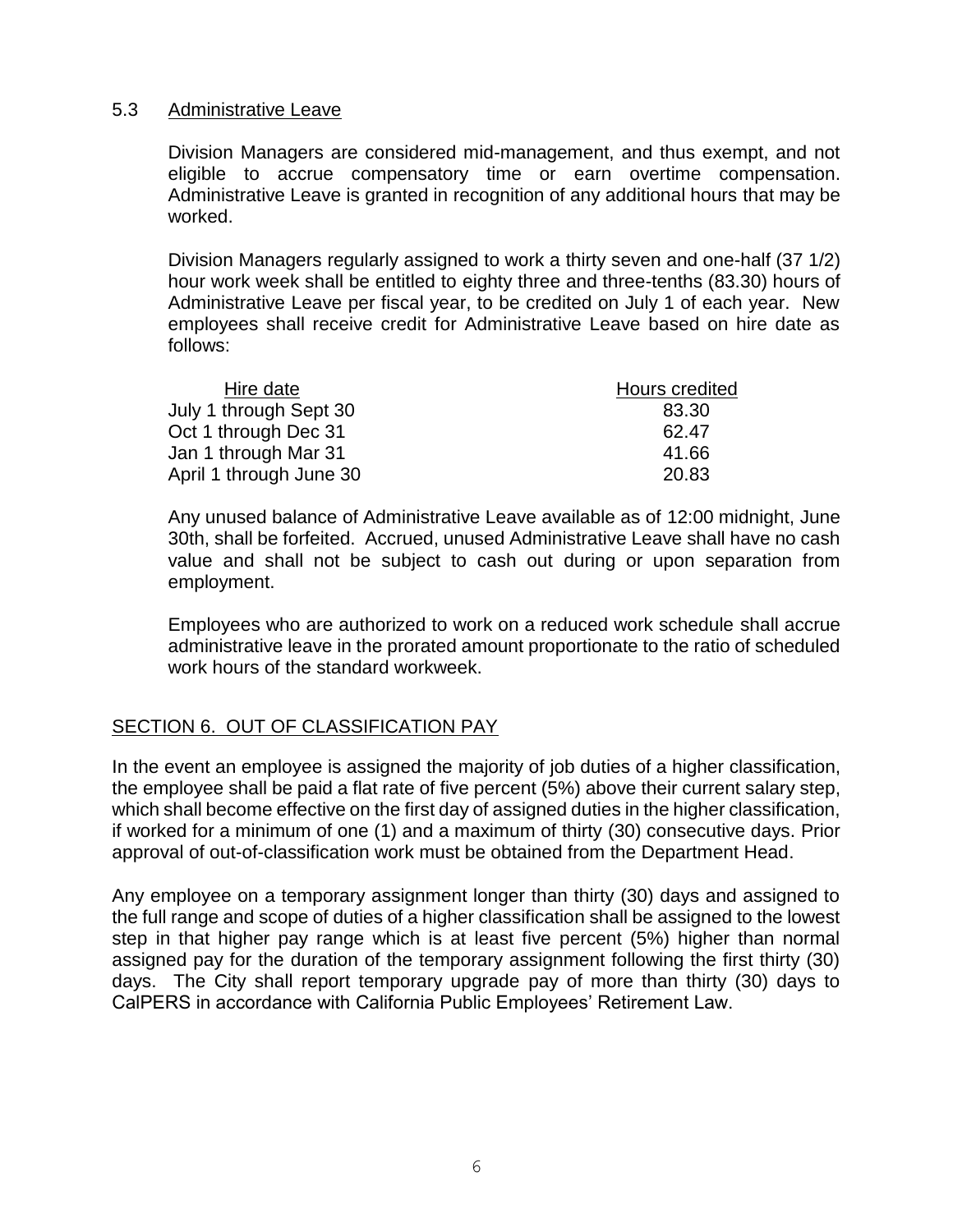# <span id="page-8-0"></span>SECTION 7. HEALTH BENEFITS

#### 7.1 Medical Insurance, Dental Insurance, and Vision Care Contributions

Division Managers shall receive medical and dental benefits for themselves and dependent family members, as follows:

#### A. Medical Insurance

The City is a participating employer in the Public Employees' Medical and Hospital Care Act (PEMHCA), the medical insurance program sponsored by CalPERS. Upon the City's adoption of the amendment to the City's contract with CalPERS for PEMHCA participation, the maximum City contribution per month for medical insurance for each active employee and each qualifying annuitant enrolled in CalPERS health insurance through the City shall be the minimum employer contribution as determined by CalPERS.

#### B. Flexible Benefit Plan

The City maintains a Flexible Benefit Plan that constitutes a cafeteria plan within the meaning of Section 125 of the Internal Revenue Code. The Flexible Benefit Plan allows active employees to pay for actual medical plan premiums and other qualified expenses on a pre-tax basis.

Between July 1, 2017 and December 31, 2017, the City will contribute, on behalf of each eligible employee enrolled in City-provided health insurance, solely for the purchase of medical insurance coverage that is affordable and provides minimum essential coverage as defined by the Affordable Care Act, an amount up to:

- the premium for the employee's selected, City-provided group health insurance plan at the selected level of coverage;
- minus the City's minimum, monthly employer contribution required for participation in PEMCHA paid separately by the City to CalPERS (see Section 7.1(a) above);
- minus one hundred and fifty dollars (\$150) to be paid by the employee if enrolled in a Kaiser plan, or minus twenty percent (20%) of the group health insurance premium to be paid by the employee if enrolled in a non-Kaiser plan.

Between January 1, 2018 and June 30, 2019, the City will contribute, on behalf of each eligible employee enrolled in City-provided health insurance, solely for the purchase of medical insurance coverage that is affordable and provides minimum essential coverage as defined by the Affordable Care Act, an amount up to: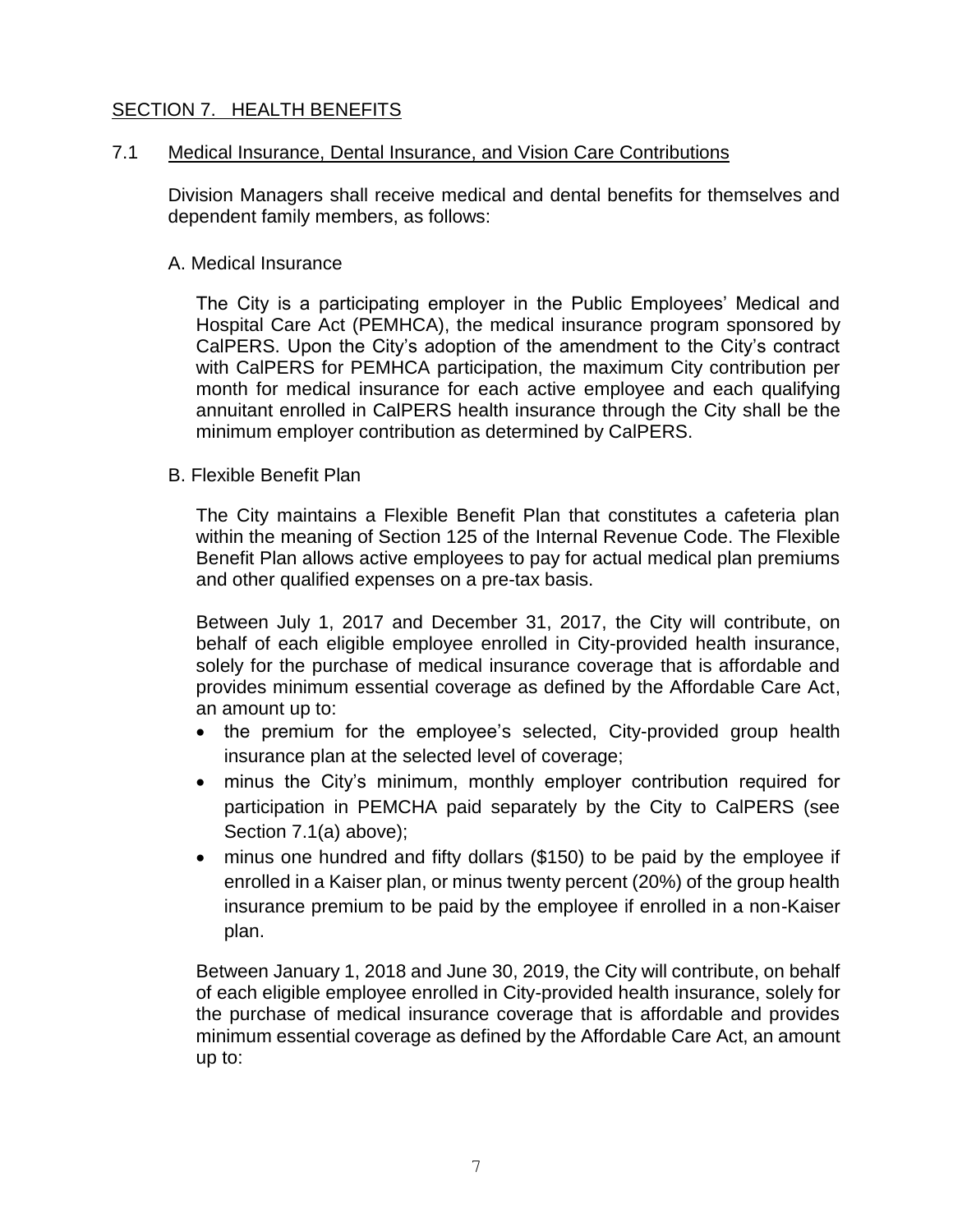- ninety percent (90%) of the premium for the employee's selected, Cityprovided group health insurance plan at the selected level of coverage, up to the amount equal to ninety percent (90%) of the selected level of coverage for the Kaiser plan;
- minus the City's minimum, monthly employer contribution required for participation in PEMHCA.

The employee health insurance premium cost-share for employees enrolled in Kaiser coverage shall not exceed one hundred and fifty dollars (\$150).

Effective July 1, 2019, the City will contribute, on behalf of each eligible employee enrolled in City-provided health insurance, solely for the purchase of medical insurance coverage that is affordable and provides minimum essential coverage as defined by the Affordable Care Act, an amount up to:

- ninety percent (90%) of the premium for the employee's selected, Cityprovided group health insurance plan at the selected level of coverage, up to the amount equal to ninety percent (90%) of the selected level of coverage for the Kaiser plan;
- minus the City's minimum, monthly employer contribution required for participation in PEMCHA paid separately by the City to CalPERS.

The City may adjust the above amounts in an employee's favor to comply with the requirements of the Affordable Care Act.

C. In Lieu or Dual Medical Coverage

In the event an eligible employee elects to waive participation in City-provided health insurance due to coverage in a group health plan from another source (e.g. spouse, parent, etc.), the employee shall receive the appropriate in-lieu amount

- \$500.00 Family coverage or two-party coverage
- \$350.00 Single party coverage

The employee may receive the in-lieu amount in cash (taxable) or they may elect to contribute the in-lieu amount (not taxable) towards the 457 ICMA Deferred Compensation Plan as a supplemental retirement benefit.

To elect this option, the employee shall demonstrate that he or she is adequately covered at the applicable level of coverage by another source of group health insurance. If an employee loses primary coverage, he or she shall be covered by the City health plan as soon as possible, in accordance with CalPERS regulations and this MOU.

The City's obligation to pay the in lieu amount may be conditioned upon the employee providing reasonable evidence and attestation that the employee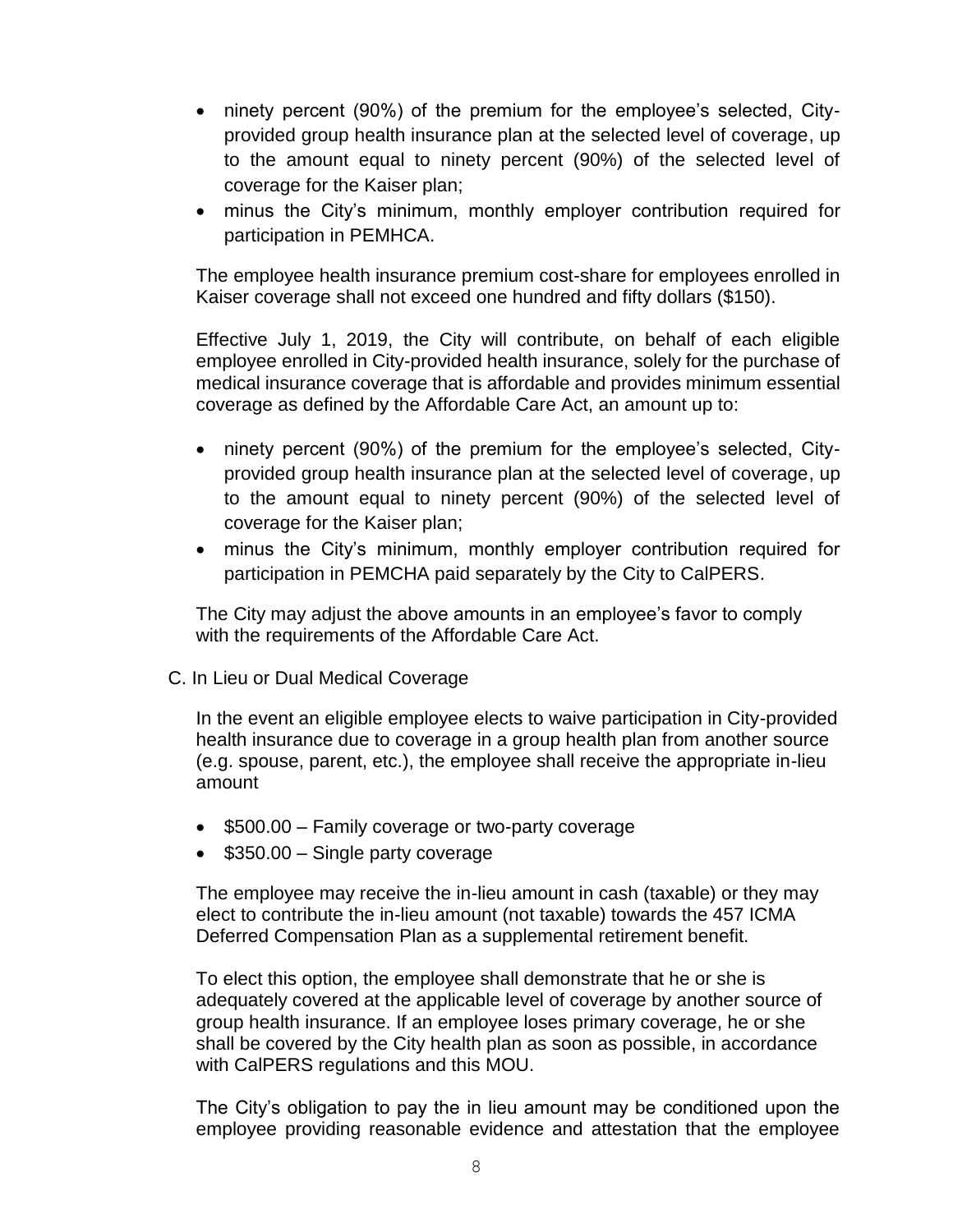and all individuals in the employee's expected tax family have alternate minimum essential coverage for every plan year in which the employee receives the in lieu amount, in accordance with. IRS requirements for an eligible opt out program.

The City shall not pay the in lieu amount if the City knows or has reason to know that the employee or individual in the employee's tax family does not have qualifying alternate coverage.

#### D. Dental Plan

For employees enrolled in the City-provided dental insurance plan, the City will contribute through the Flexible Benefit Plan the full premium for dental insurance coverage (which includes a 50/50 orthodontia plan for children only with three thousand dollars (\$3,000) maximum) for the employee and eligible dependent family members.

#### 7.2 Reimbursable Expenses and Flexible Spending Account

The City provides a Flexible Spending Account (FSA), which allows employees to contribute a portion of their regular earnings to pay for qualified dependent care and medical expenses before earnings are subject to payroll taxes, in accordance with IRS regulations.

The City will contribute to the Flexible Spending Account the amounts listed below based on the assumption that the following arrangement falls within the IRS guidelines:

\$225.00 for 7/1/17 through 12/31/17 \$450.00 for 1/1/18 through 12/31/18 \$450.00 for 1/1/19 through 12/31/19 \$450.00 for 1/1/20 through 12/31/20 \$225.00 for 1/1/21 through 06/30/21

New employees shall receive a prorated Flexible Spending Account contribution based on hire date or promotion date as follows:

| <b>Hire Date</b> | $7/1 - 9/30$ | 10/1-12/31 | $1/1 - 3/31$ | $4/1 - 6/30$ |
|------------------|--------------|------------|--------------|--------------|
| FY 17/18         | 225.00       | 112.50     | 450          | -337.50      |
| FY 18/19         | 225.00       | 112.50     | 450          | 337.50       |
| FY 19/20         | 225.00       | 112.50     | 450          | 337.50       |
| FY 20/21         | 225.00       | 112.50     | 225          | 112.50       |

In-lieu medical and vision care and other reimbursable expense amount, including this Flexible Spending Account contribution, will also be prorated.

In accordance with IRS regulations, any unused amounts contributed to the FSA shall not be reimbursed to the employee should employee fail to submit proof of eligible reimbursable expenses during a calendar year. However, up to five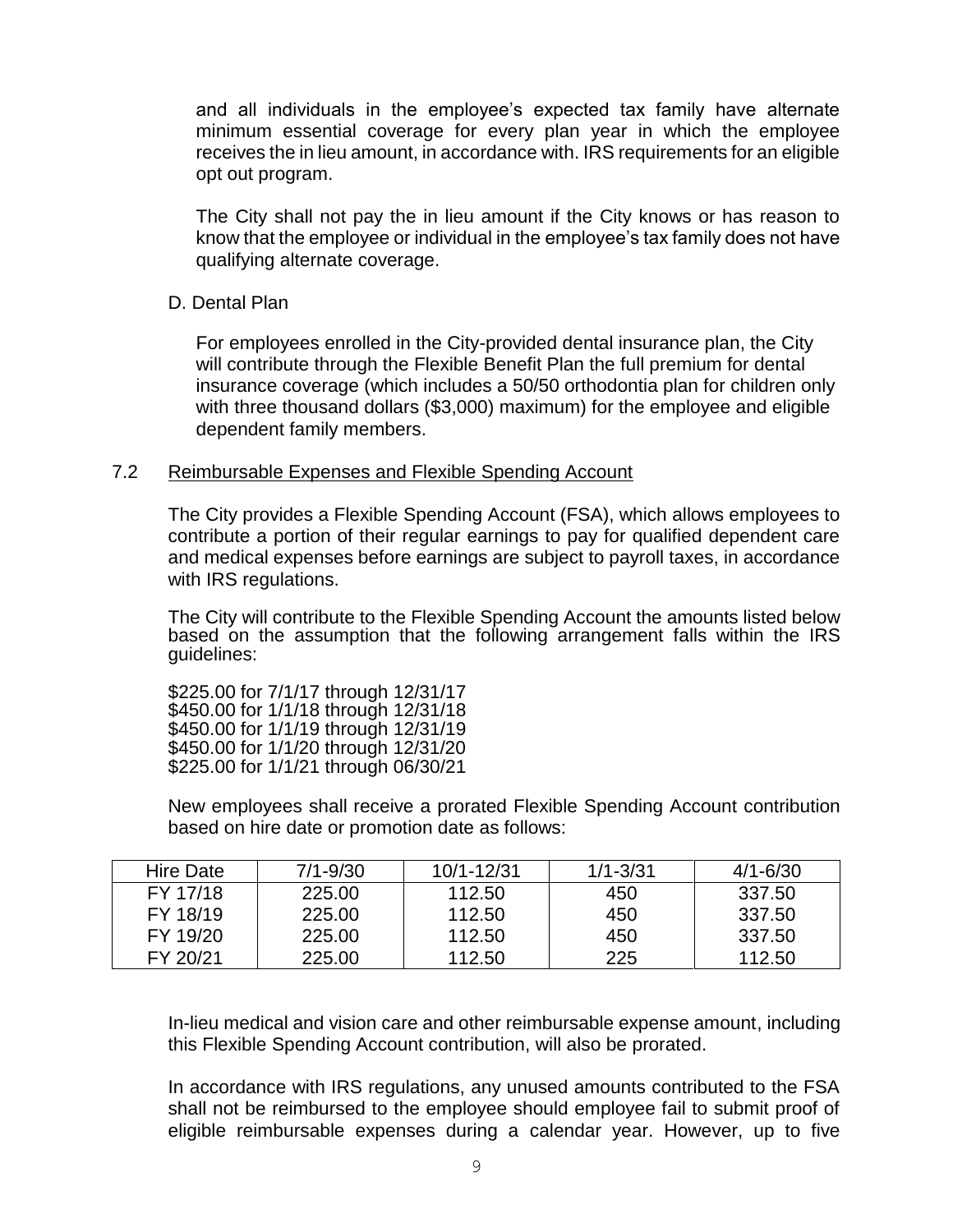hundred dollars (\$500) of unused amounts remaining at the end of a plan year in a health FSA may be paid or reimbursed to plan participants for qualified medical expenses incurred during the following plan year. All other unused amounts in an employee's FSA cannot be rolled over to the next calendar year.

#### 7.3 Employee Assistance Program

The City will provide an Employee Assistance Program to the employees and their eligible dependent(s).

# <span id="page-11-0"></span>SECTION 8. PRORATION

Any employee authorized to work at a reduced schedule (at least thirty (30) hours per week or eighty percent (80%) of the normal work schedule) shall receive prorated benefits, including vacation, sick leave, other leave, medical, dental, and vision premiums, in-lieu payout and other reimbursable expense amounts. The reduced work schedule shall be authorized by the City Manager or designee.

# <span id="page-11-1"></span>SECTION 9. LONG TERM DISABILITY INSURANCE

The City shall pay the premium for a long term disability insurance policy, covering two thirds (2/3) of monthly salary up to a maximum amount specified by the plan, after a thirty (30) day qualification period, for all classifications listed herein.

#### <span id="page-11-2"></span>SECTION 10. LIFE INSURANCE

The City shall pay premiums for a sixty thousand dollar (\$60,000) Life Insurance Policy for all classifications listed herein.

An additional Life, Dependent Life and Supplemental Life Insurance policy shall be made available to dependents of the employee, as mandated by the existing Life Insurance program, at the total expense of the employee.

#### <span id="page-11-3"></span>SECTION 11 RETIREMENT

- 11.1 Retirement Benefit
	- A. Tier One Pension:

Formula: The City shall provide the full formula of two and one half percent (2.5%) at age 55 calculated on the single highest year for local miscellaneous members considered "classic" members of CalPERS.

Member Contribution: Employees in Tier One Pension shall pay the statutory member contribution required by CalPERS, in addition to the cost share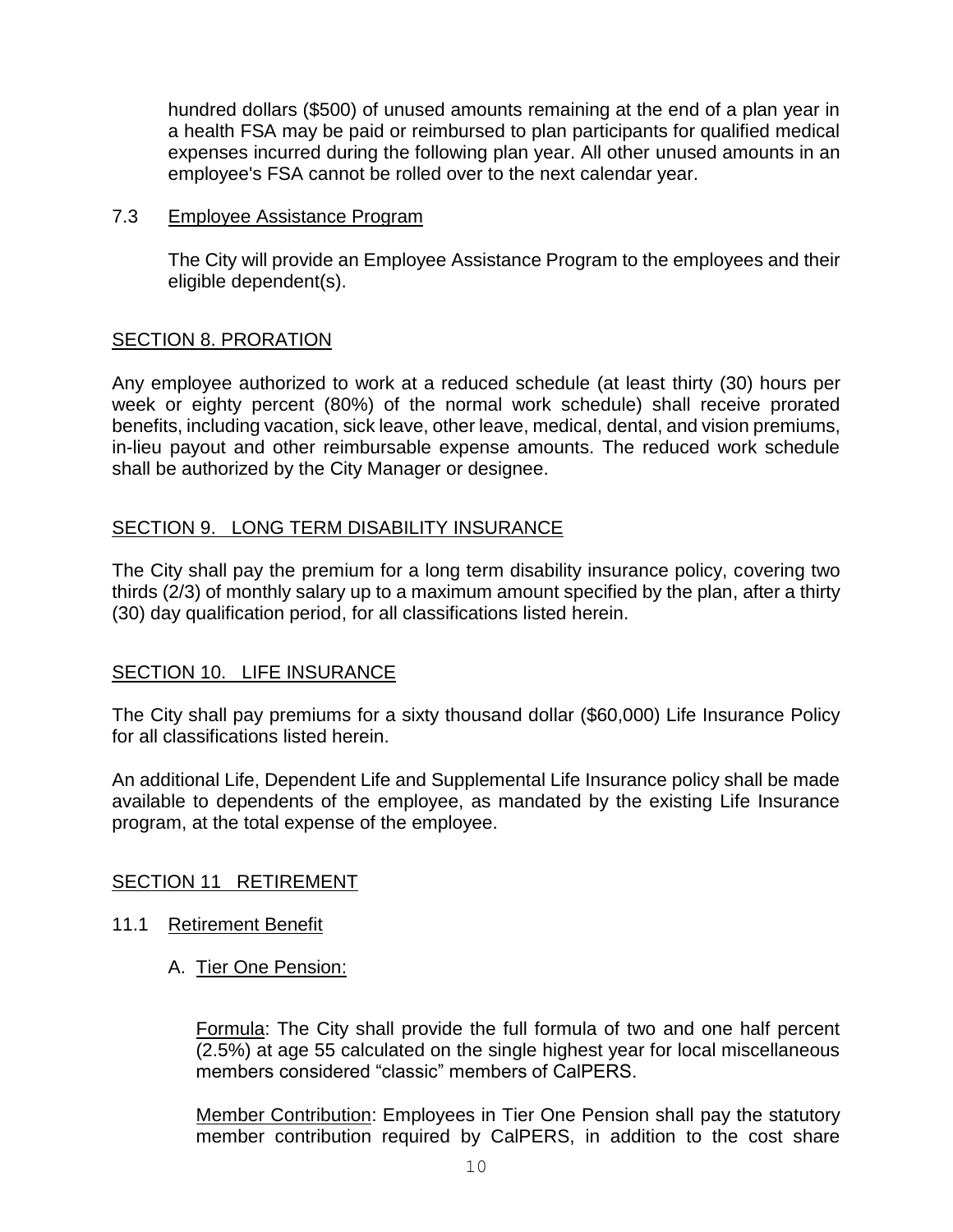requirement described below.

Employee Cost Sharing: Employees in Tier One pension are required to pay two and three-tenths percent (2.3%) of reportable compensation toward the employer contribution for pension in accordance with Government Code Section 20516(a)-Employees Sharing Cost of Additional Benefits) for the pension formula enhancement to 2.5% at 55.

#### B. Tier Two Pension:

Formula: For eligible employees who are "new members" as defined by Government Code Section 7522.02(f) the City will provide the CalPERS two percent (2%) at age sixty-two (62) formula retirement plan in accordance with Government Code Section 7522.20, calculated on the average of the three highest, consecutive years, in accordance with Government Code Section 7522.32.

Member Contribution: Employees in Tier Two Pension shall pay member contributions to the Public Employees' Retirement System in the amount required by the Public Employee Pension Reform Act (PEPRA), which amount is at least one-half of the total normal costs within the meaning of PEPRA.

#### C. Survivor Benefits:

The City shall provide the Third Level of 1959 Survivor's Benefit for Tier One and Tier Two employees, a benefit for survivors of the employee who is actively employed at the time of death.

# <span id="page-12-0"></span>11.2 Retiree Health Savings Account for Retirees:

A. Employees, who retire under service retirement as regulated by the Public Employees' Retirement System, will receive medical coverage as specified by this section. The City shall pay the minimum monthly employer contribution as determined by CalPERS and required under Public Employees Medical and Hospital Care Act (PEMHCA) on behalf of each qualifying annuitant enrolled in CalPERS health insurance through the City.

# B. Monthly Supplemental Allowance for Qualifying Employees Hired Before July 1, 2014:

In addition to payment of the minimum monthly employer contribution as determined by CalPERS to qualified annuitants as set forth in Section 7.1(A), the City will provide a monthly supplemental allowance to a Retiree Health Savings Account (RHSA) to qualifying employees hired before July 1, 2014 and who retire under service retirement from the City as regulated by the Public Employees Retirement System. The City's contribution of a monthly allowance to the HRA is based upon an employee's number of years of service and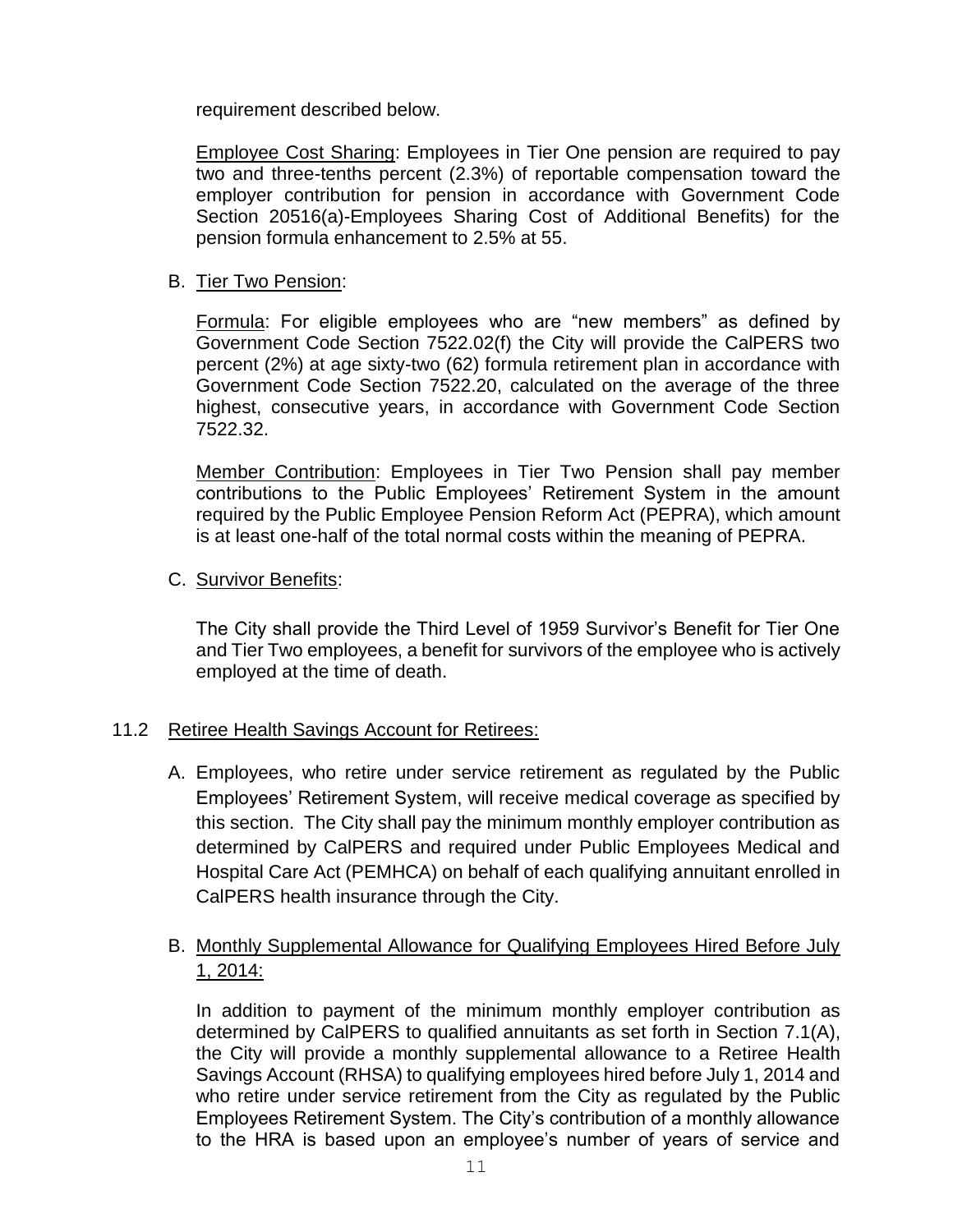retirement from the City, as follows:

1. Retirees Hired Before July 1, 2014 Who Are Qualified Annuitants As Defined by CalPERS:

On behalf of a retiree hired by the City before July 1, 2014 who constitutes a qualified annuitant as defined by CalPERS, retires directly (within one hundred twenty (120) days) following separation from City service, and who is enrolled in City-provided, two-party level health insurance coverage, the City shall contribute a monthly supplemental allowance to the retiree's RHSA in the amount of two hundred and twenty dollars (\$220) minus the minimum employer contribution required by PEMHCA. For 2017, this amount equals ninety-two dollars (\$92) per month.

On behalf of a retiree hired by the City before July 1, 2014 who constitutes a qualified annuitant as defined by CalPERS, retires directly (within one hundred twenty (120) days) following separation from City service, and who is enrolled in City-provided, family level health insurance coverage, the City shall contribute a monthly supplemental allowance to the retiree's RHSA in the amount of two hundred and eighty-five dollars (\$285) minus the minimum employer contribution required by PEMHCA. For 2017, this amount equals one hundred fifty-seven dollars (\$157) per month.

In addition, the City shall pay the following to qualified annuitants:

2. Retirees Hired Before July 1, 2014 with Fifteen (15) or More Years of City Service Immediately Prior to Retirement:

On behalf of a qualifying retiree hired by the City before July 1, 2014 who completes fifteen (15) or more consecutive years of service with the City of San Pablo and retires directly (within one hundred twenty (120) days) following separation from City service, the City shall contribute a monthly supplemental allowance to the retiree's RHSA in the amount of one hundred and thirty-five dollars (\$135), from the date of retirement and until such time the retiree becomes eligible for Medicare, turns the age of sixty-five (65), receives health insurance coverage from another source, or dies, whichever comes first.

3. Retirees Hired Before July 1, 2014 with Twenty-Five (25) or More Years of City Service Immediately Prior to Retirement:

On behalf of a qualifying retiree hired by the City before July 1, 2014 who completes twenty-five (25) or more consecutive years of service with the City of San Pablo and retires directly (within one hundred twenty (120) days) following separation from City service, and who enrolls in employee plus one or employee plus family City health insurance coverage, the City shall contribute a monthly supplemental allowance to the retiree's RHSA in the amount of four hundred eighty dollars (\$480) minus the PEMHCA minimum employer contribution to CalPERS, from the date of retirement and until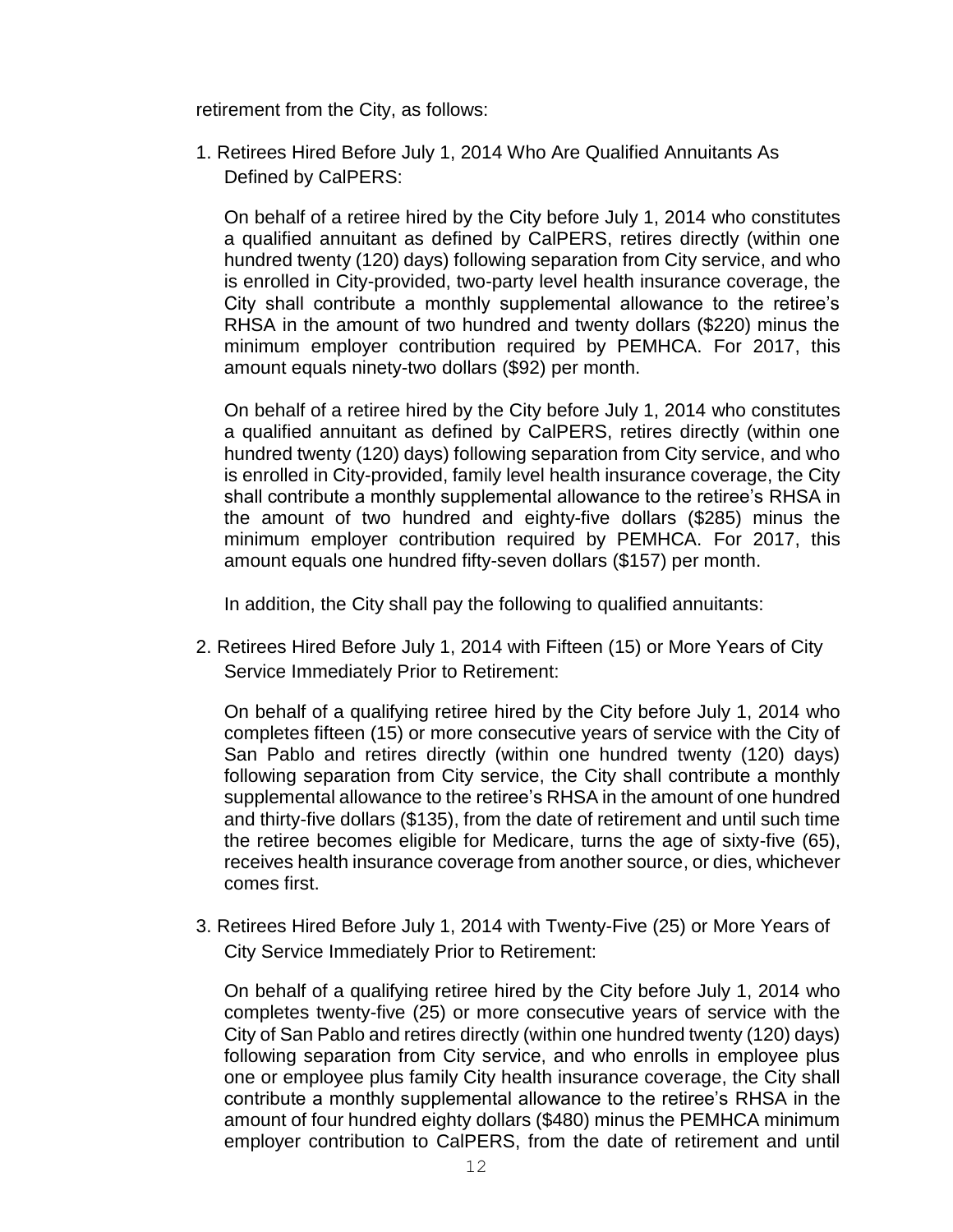such time the retiree becomes eligible for Medicare, turns the age of sixtyfive (65), receives health insurance coverage from another source, or dies, whichever comes first. This payment is in lieu of the one hundred thirty five dollar (\$135) payment described in subsection (2) above entitled "Retirees Hired Before July 1, 2014 With Fifteen (15) or More Years of City Service Immediately Prior to Retirement."

In the event that the retired employee with twenty-five (25) or more consecutive years of service prior to retirement from the City enrolls in oneparty City health insurance coverage, the account shall be reduced to the amount provided for retirees with fifteen (15) consecutive years of service prior to retirement from the City; the allowance shall be reduced to one hundred thirty five dollars (\$135). It shall be the responsibility of the retiree to notify the City for any marital or dependent status change (e.g. death of a spouse, divorce, legal separation, etc.) The City reserves the right to collect the amount over and above the one hundred thirty five dollars (\$135) issued to the retiree, due to failure on the part of the retiree to notify the City regarding the change in marital or dependent status. The City shall collect said amounts under the normal collection process which may include utilization of a collection agency and/or Small Claims Court, or any legal or administrative remedy.

The City shall pay the Monthly Supplemental Allowance based on fifteen (15) and twenty-five (25) years of service (described in subsection (2) and (3) above) to the RHSA for the retiree until any of the following conditions occur, at which point the City's contributions shall cease:

- a. retiree receives medical coverage from another source (e.g. other employment, spouse), or
- b. retiree is eligible for participation in the Medicare Program, or
- c. retiree reaches the age of sixty-five (65), or
- d. retiree dies.

The City's obligation to pay the monthly supplemental allowance is conditioned upon a signed declaration under penalty of perjury, by the retiree and/or spouse or registered domestic partner on a form provided by the City once each year, that confirms the retiree's and/or spouse or registered domestic partner is not enrolled in medical or health insurance coverage or in-lieu payments from another source during that same time period.

To receive the monthly supplemental allowance for the calendar year of retirement, the retiree must file an initial eligibility form with the City at the time and in the manner prescribed by the City. For each subsequent calendar year, the retiree must file an eligibility form with the City by November 30th of the preceding year or at a later date prescribed by the City. City will terminate the monthly supplemental allowance until such time the declaration is received. The supplemental allowance shall resume on a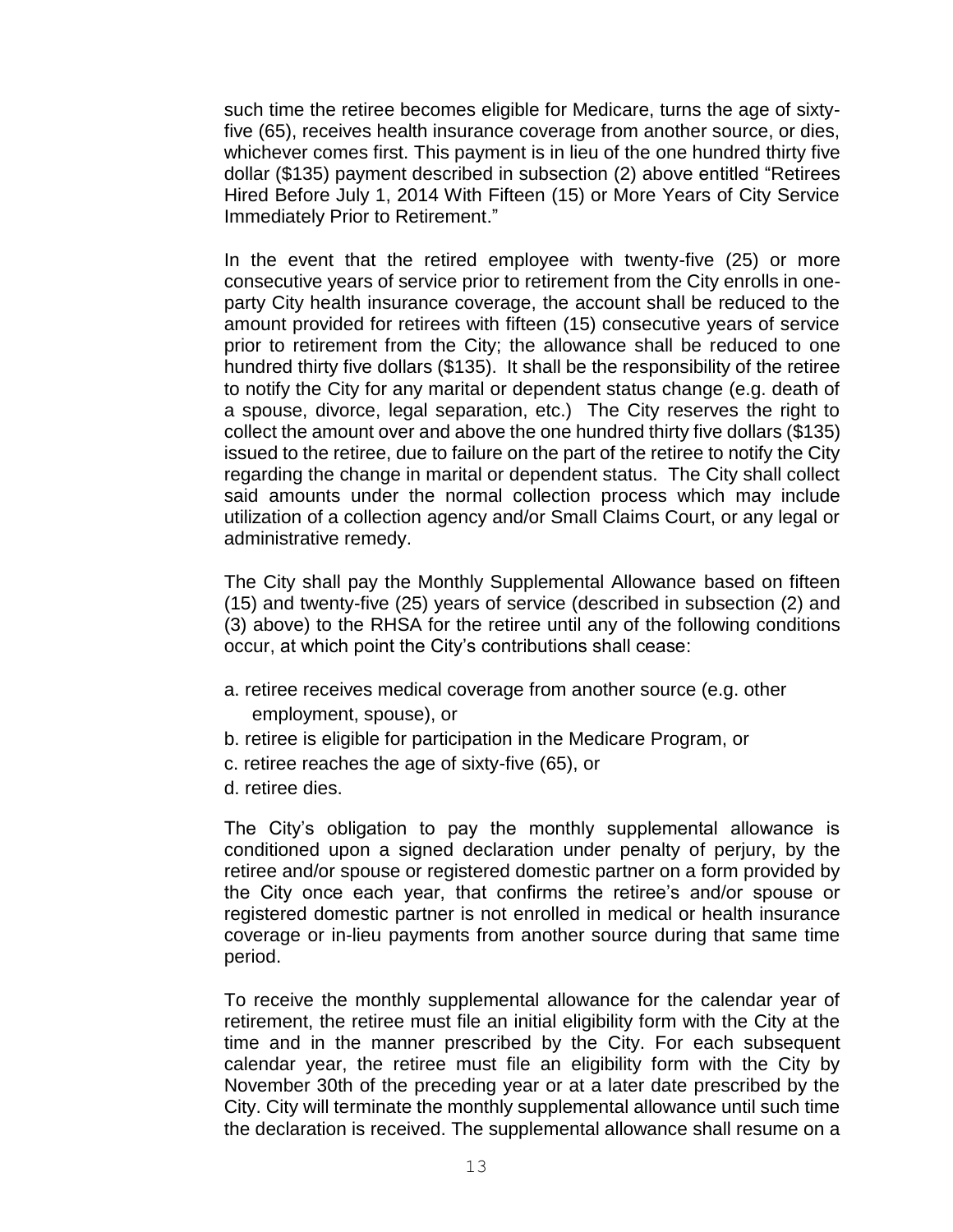prorated basis upon receipt of the required declaration. No retroactive payments shall be made.

Should retiree lose coverage from the other source (employment, spouse), the monthly supplemental allowance will resume upon receipt of the required declaration, and will continue only until any of the above listed events (1-4) occur.

The Monthly Supplemental Allowance is subject to applicable Federal and State Income Tax regulations.

Continuous service with the City for the purpose of eligibility for the monthly supplemental allowance shall be defined as service not broken by a break in service of six (6) months or longer following separation.

#### SECTION 12. VACATION LEAVE

12.1 Accrual

All regular full-time employees shall earn Vacation Leave with pay on a monthly basis, in accordance with the following schedule:

| <b>Years of Service</b>         | <b>Number of Vacation Hours</b> | <b>Number of Vacation</b> |
|---------------------------------|---------------------------------|---------------------------|
|                                 | per Pay Period (based on 24     | Hours per Year            |
|                                 | pay periods per year)           |                           |
| 1 day $-$ 3 years               | 3.125                           | 75                        |
| 3 years and 1 day - 10 years    | 4.687                           | 112.50                    |
| 10 years and 1 day $-$ 15 years | 6.25                            | 150                       |
| 15 years and 1 day - 16 years   | 6.562                           | 157.5                     |
| 16 years and 1 day - 17 years   | 6.875                           | 165                       |
| 17 years and 1 day - 18 years   | 7.187                           | 172.5                     |
| 18 years and 1 day - 19 years   | 7.5                             | 180                       |
| 19 years and 1 day $-$ 20 years | 7.812                           | 187.5                     |
| 20 years and 1 day $-$ 21 years | 8.125                           | 195                       |
| 21 years and 1 day $-$ 22 years | 8.437                           | 202.50                    |
| 22 years and 1 day $-$ 23 years | 8.75                            | 210                       |
| 23 years and 1 day $-$ 24 years | 9.062                           | 217.5                     |
| 24 years and 1 day $+$          | 9.375                           | 225                       |

Employees who are authorized to work on a reduced work schedule shall accrue vacation leave in the amount proportionate to the ratio of scheduled work hours of the standard workweek.

A. Employees will be permitted to accrue up to a maximum of the number of vacation hours accrued over a two (2) year period based on the employee's total years of service. No employee shall accrue more than the number of vacation hours accrued over a two (2) year period based on the employee's total years of service. Should the City deny a requested vacation leave and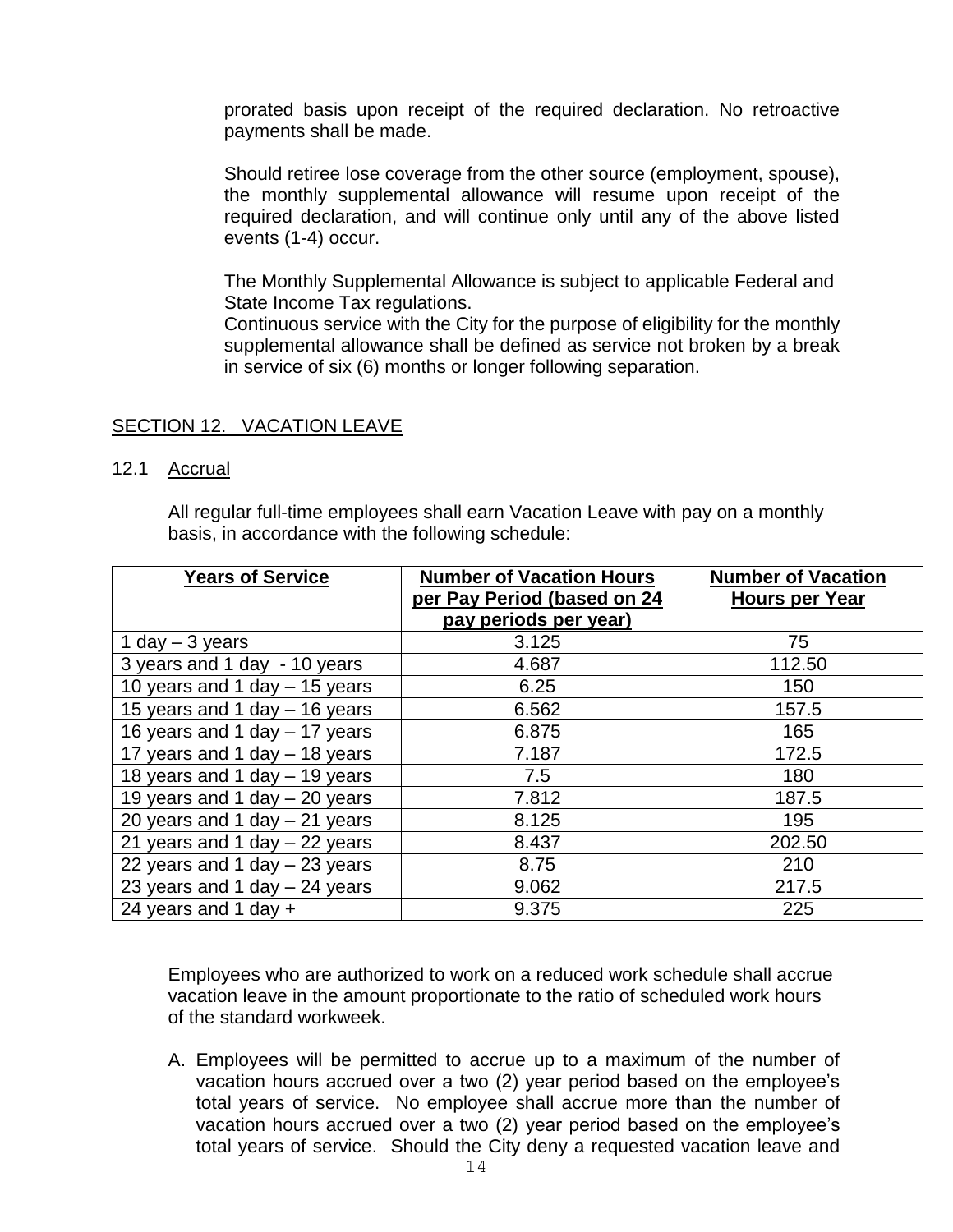resulting in the employee exceeding the maximum vacation accrual cap, the City will cash out the denied amount of vacation.

B. While vacation time accrues from the first full calendar month of full-time employment, employees shall be required to have served the equivalent of six (6) months of continuous service in the City in order to be eligible to use annual vacation leave; provided, however, that if a regular employee separates from employment with the City before completion of six (6) months of service, the employee or his/her estate will receive pay for earned vacation leave. The Department Head may grant an exception to the minimum six months of service required for vacation eligibility.

#### 12.2 Use of Vacation

The times during the calendar year at which an employee may take vacation leave shall be determined by the Department Head, with due regard for the wishes of the employee and particular regard for the needs of the service.

In the event one or more municipal holidays fall within an annual vacation leave, such holidays shall not be charged as vacation leave, and the vacation shall be extended accordingly.

Employees desiring vacation leave must request such leave at least two (2) calendar weeks in advance of the time desired, except that Department Heads may grant such leave on shorter notice at their discretion - recognizing that emergencies may arise and employee has requested vacation.

An employee who becomes ill or injured during his/her vacation may request that the time be deducted from his/her earned sick leave and the vacation be rescheduled at a later date, or be extended.

#### <span id="page-16-0"></span>12.3 Vacation Cash Out

Employees hired before July 1, 2017, with a minimum vacation accrual balance of one hundred fifty (150) hours may elect to convert between one (1) work day and one (1) work week (in accordance with the employee's assigned work schedule) of accrued, unused vacation leave to cash.

Employees hired on or after July 1, 2017 with a minimum of ten (10) years of service with the City of San Pablo, and with a minimum vacation accrual balance of one hundred fifty (150) hours, may elect to convert between one (1) work day and one (1) work week (in accordance with the employee's assigned work schedule) of accrued, unused vacation leave to cash.

Conversion shall be subject to an employee's irrevocable election, in December of the year prior to the cash-out, of hours to be accrued in the following year. In compliance with IRS code, employees must choose by the last business day of each year to elect or opt out of pay in lieu of vacation time off for the following year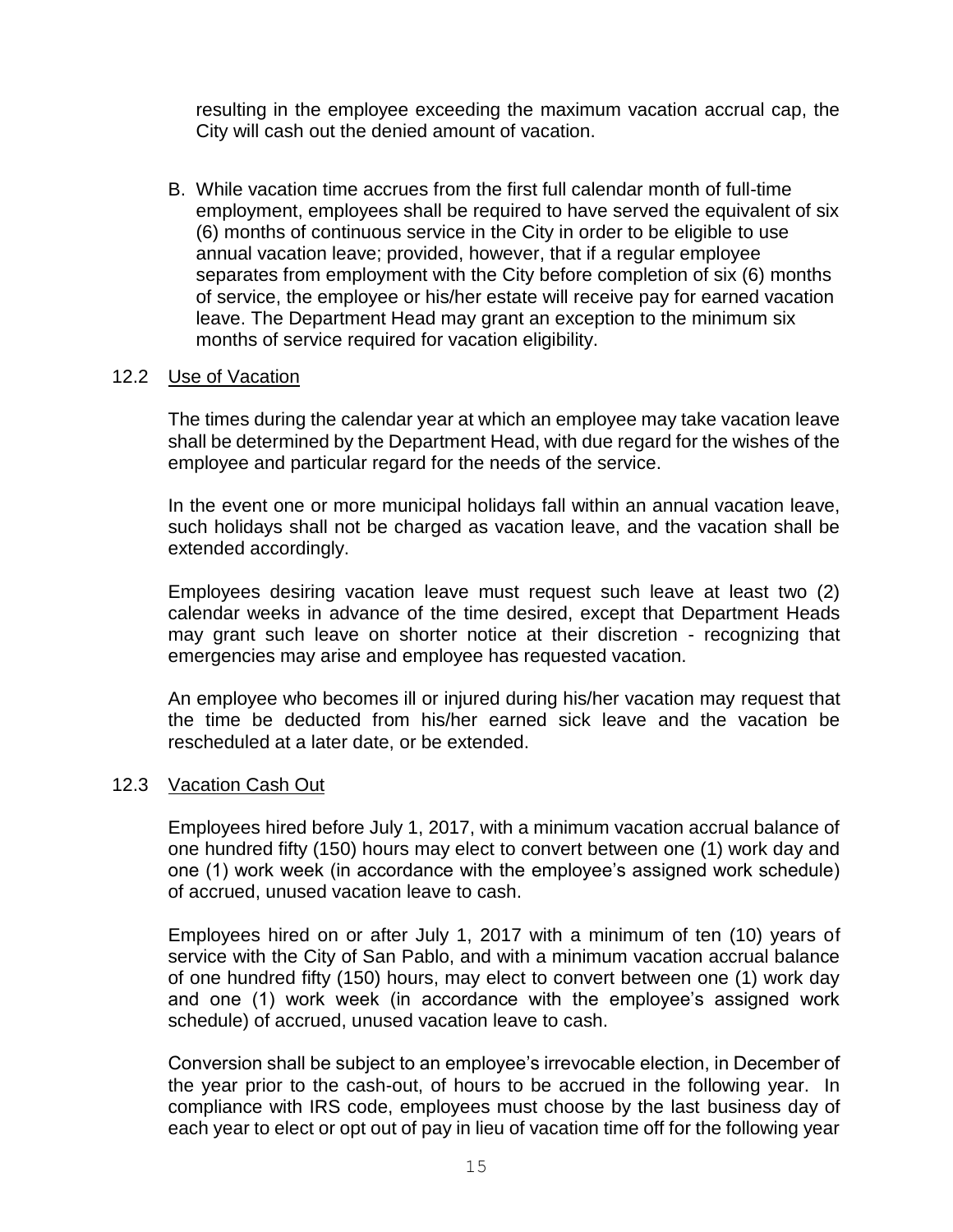by using the Request for Pay in Lieu of Vacation Leave form. Payment of converted hours shall occur in the first pay period of the following fiscal year. Employees who did not elect pay in lieu of vacation time off by the last business day of the prior year will not be able to cash out any vacation in the following calendar year. All vacation cash outs will be taxed at the supplemental tax rate in accordance with IRS code.

If insufficient vacation hours exist to meet the annual pay in lieu election, only the remaining available elected vacation hours will be paid out.

# SECTION 13. SICK LEAVE

#### 13.1 Accrual

Full-time, regular employees will accrue sick Leave with pay at the rate of seven and one-half (7.5) hours per calendar month of service. Sick Leave shall not be regarded as a privilege which an employee may use at his/her discretion but shall be allowed only for the purposes listed below.

Unused Sick Leave shall be accumulated at the rate of ninety (90) hours per year, without a cap on accrual.

Employees who are authorized to work on a reduced work schedule shall accrue sick leave in the amount proportionate to the ratio of scheduled work hours of the standard workweek.

#### 13.2 Usage

Each regular, full time employee shall be allowed to use accrued sick leave with pay for the following reasons:

- A. Absence from duty due to exposure to a contagious disease where a doctor requires quarantine;
- B. Diagnosis, care, or treatment of an existing health condition of, or preventative care for, an employee or any of the following of the employee's family members: child of any age or dependency status; parent; parent-in-law; spouse; registered domestic partner; grandparent; grandchildren; or sibling;
- C. For an employee who is a victim of domestic violence, sexual assault, or stalking to: a) obtain or attempt to obtain a temporary restraining order or other court assistance to help ensure the health safety or welfare of the employee or his or her child; or b) obtain medical attention or psychological counseling; services from a shelter; program or crisis center; or participate in safety planning or other actions to increase safety; and
- D. Absence due to pregnancy disability, childbirth, or a medical condition related to pregnancy.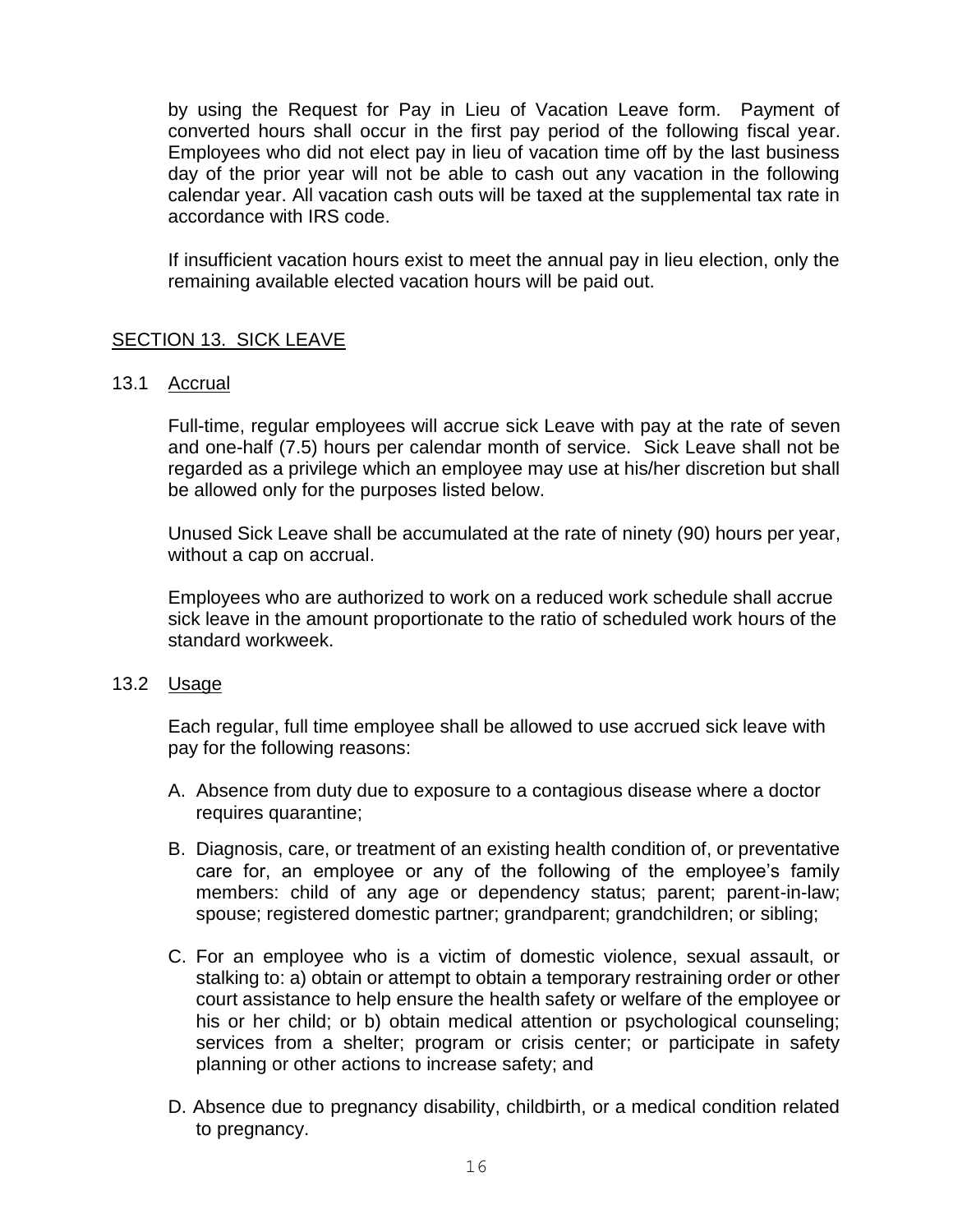However, an employee may use up to three (3) Sick Leave days per fiscal year to care for a non-immediate family member with an existing health condition who requires care from the employee, or as bereavement leave for a nonimmediate family member.

The right to benefits under the sick leave plan shall continue only during the period that the City employs the employee. This plan will not give any employee the right to be retained in the service of the City or any right to claim of sickness disability benefits after separation from the services of the City, and shall have no cash value at separation.

To request to use sick leave if the need for leave is foreseeable, an employee must give the immediate supervisor reasonable advance written or oral notice. If the need for sick leave is not foreseeable, the employee shall provide written or oral notice of the need for the leave as soon as practicable, If the employee is required to be absent on sick leave for more than one (1) day, the employee must keep the immediate supervisor informed each day as to the date the employee expects to return to work and the purpose of the leave.

Employees must provide a physician's certification for any sick leave absence that occurs after the employee has used twenty-four (24) hours, or three (3) work days' worth of sick leave, whichever is greater, that involves the illness of the employee or family member.

Employees who use paid leave to address issues related to domestic violence, sexual assault or stalking, and who cannot provide advance notice of their need for leave must provide certification of the need for leave within a reasonable time thereafter. In the event an employee is on sick leave for three days or longer, or in the event of family medical leave, excessive use of sick leave, or sick leave abuse, a supervisor may require a written physician's statement confirming that the employee's illness or disability prevents him or her from attending work, and the anticipated duration of absence. The City may require that an employee undergo a medical examination by a physician chosen by the City after an absence of twenty-four (24) hours, or three (3) work days, whichever is greater, to determine an employee's fitness for work after an absence from work due to a non-job related injury or illness. In the case of absence due to a contagious disease, the employee will be required to present a medical release before s/he may return to work.

Upon depletion of accumulated sick leave, an employee may request leave of absence without any pay, for a period not to exceed sixty (60) calendar days, subject to the approval of the City Manager. If the employee is unable to return to work at the end of this period, he/she must request further unpaid leave, which will be subject to the approval of the City Manager. If further leave is granted, the employee must notify the City of his/her intent to return to work, no later than every thirty (30) days.

If further leave is not requested, or granted after a request, the employee's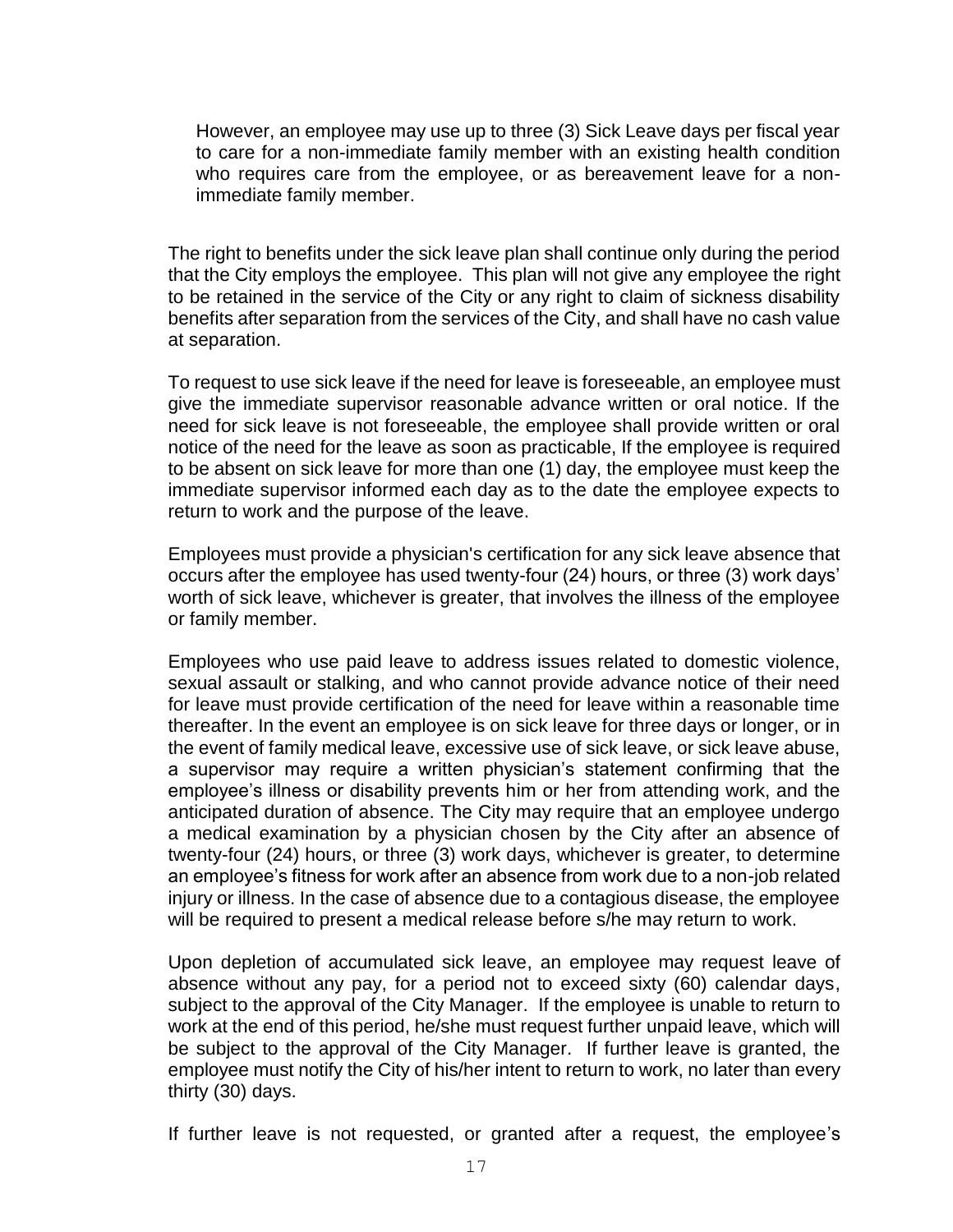continued absence from City service may result in discipline up to and including dismissal.

Time off for employee illness shall be charged to sick leave and not to vacation or administrative leave, unless, and until all available sick leave has been exhausted.

#### <span id="page-19-0"></span>SECTION 14. HOLIDAYS

#### 14.1 Holidays Observed

The City shall observe the following Holidays:

January 1 - New Year's Day 3rd Monday in January - Martin Luther King's Birthday 3rd Monday in February - Presidents' Day Last Monday in May - Memorial Day July 4 - Independence Day 1st Monday in September - Labor Day Second Monday in October - Columbus Day November 11 - Veterans' Day 4th Thursday in November - Thanksgiving Day Day after Thanksgiving Day December 24 - Day before Christmas Day December 25 - Christmas Day December 31 - New Year's Eve Day

The value of each holiday shall be seven and one half (7.5) hours for employees assigned to a 10/75 work schedule, eight and one third (8.33) hours for employees assigned to a 9/75 work schedule, and 9.375 for employees assigned to an 8/75 work schedule.

For employees on an 8/75 Monday through Thursday work schedule, or 9/75 work schedule, should an observed holiday fall on off-Friday, the holiday shall be observed on Thursday.

The City reserves the right to close City department offices approximately between the Christmas and New Year holidays, with exact dates of the closure to be determined by management. Employees in departments affected by the closure may use vacation, Compensatory Time Off, Administrative Leave, or unpaid leave on the non-holiday closure days on which they are scheduled to work.

The holiday closure schedule will be provided to employees by October 1st for the following calendar year.

#### 14.2 Floating Holiday

In honor of Cesar Chavez, one Floating Holiday of seven and one half (7.5) hours for employees assigned to a 10/75 work schedule, eight and one third (8.33) hours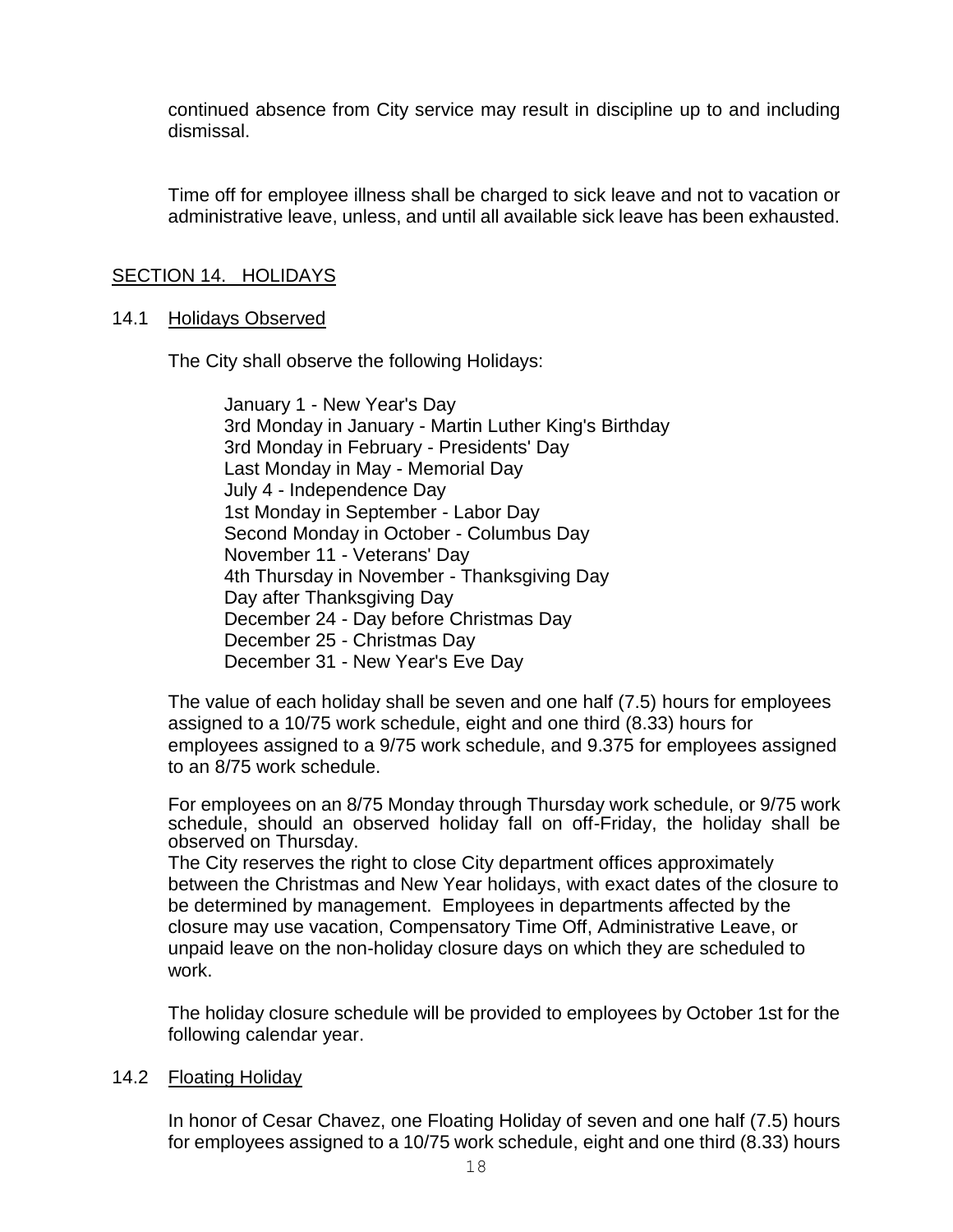for employees assigned to a 9/75 work schedule, and 9.375 for employees assigned to an 8/75 work schedule shall be credited to accumulated vacation time, on July 1<sup>st</sup>.

New employees shall be credited a prorated amount of Floating Holiday hours based on hire date as follows:

| Hire date               | Hours credited |      |       |
|-------------------------|----------------|------|-------|
|                         | 10/75          | 9/75 | 8/75  |
| July 1 through Sept 30  | 7.5            | 8.33 | 9.375 |
| Oct 1 through Dec 31    | 4.95           | 5.55 | 6.24  |
| Jan 1 through Mar 31    | 2.5            | 2.78 | 3.12  |
| April 1 through June 30 |                |      |       |

# <span id="page-20-0"></span>SECTION 15. BEREAVEMENT LEAVE

Upon death of an immediate family member (spouse or registered domestic partner and children/stepchildren (including foster children, legal wards, or children to whom the employee stands in loco parentis, regardless of age or dependency status), parents/ stepparents (including a foster parent or legal guardian of an employee or the employee's spouse or registered domestic partner, or a person who stood in loco parentis when the employee was a minor child), brothers, sisters, grandparents, mother/father in-law, and grandchildren), bereavement leave shall be granted with pay for a period not to exceed one full workweek (as per employees regular work schedule). The employee shall inform the City of the name and relationship of the person who died.

# <span id="page-20-1"></span>SECTION 16. FAMILY CARE AND PREGNANCY LEAVE

The City will adhere to the provisions of the Family Medical Leave Act of 1993 (FMLA), the California Family Rights Act (CFRA), and the California Pregnancy Disability Leave (PDL) provided under the Fair Employment and Housing Act.

#### <span id="page-20-2"></span>SECTION 17. SAFETY EQUIPMENT

The City shall furnish required safety equipment and employees must cooperate in maintaining equipment in good condition and observing all required safety precautions.

The City shall furnish at no extra expense to the the Assistant City Engineer, and the Administrative Officer one (1) pair of safety boots, subject to Department Head approval.

The City shall provide replacement boots should they become damaged beyond repair while employee is engaged in fulfilling his/her job responsibilities to the City.

Maintenance of boots shall be the responsibility of each individual employee. Should boots become damaged beyond repair due to abuse or neglect, the employee shall be held responsible for replacement of damaged boots.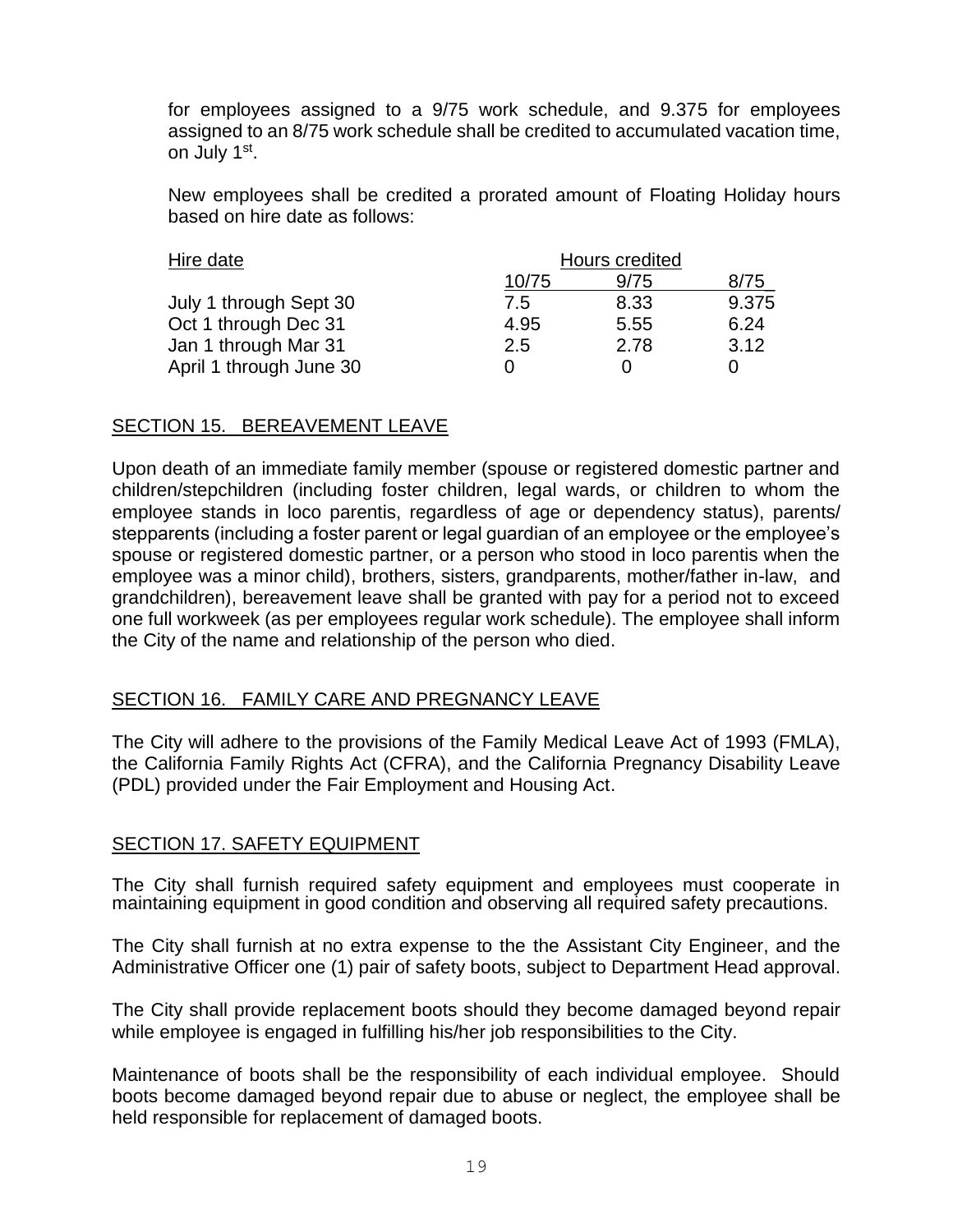# <span id="page-21-0"></span>SECTION 18. EDUCATIONAL PROGRAM

#### 18.1 Purpose

To set guidelines for the administration of the City's Employee Training and Career Education Program.

#### 18.2 General Policy

An employee may, on his or her own initiative, spend time at an independent school or college after work hours for the purpose of furthering his or her education. To the extent such educational courses entered into are beneficial to City jobenhancement and any Degree or Certificate is subject to City Manager approval, the employee may be eligible for tuition reimbursement as described below. The employee must have successfully completed their probation, to be eligible in this program.

The course or degree shall be conducted by a school accredited by the nationally recognized accrediting agencies published by the Secretary of Education (U.S. Department of Education [www.ed.gov\)](http://www.ed.gov/). Certificate programs are not required to be accredited by the Department of Education, but are subject to City Manager approval and are required to enhance City job related skills.

Subject to advance City Manager approval, the City will reimburse the employee's costs for tuition, special fees, books, and supplies up to a maximum limit of five thousand two hundred fifty (\$5,250) per calendar year, the maximum tax free education reimbursement amount allowed by Internal Revenue Code Section 127.

Such reimbursement shall not be made until, and shall be conditioned on the employee's satisfactory completion of the course work. The employee must receive a final letter grade of "B" or better, and provide such documentation to the City, within sixty (60) days of the semester/quarter end, in order to receive reimbursement. The employee must submit final grades and approved paperwork by December 10th in order to receive reimbursement by December 31st.

The tuition reimbursement benefit shall terminate at such time as the employee is no longer actively performing service for the City, even if the employee has completed partial or full coursework during the period of City employment.

#### <span id="page-21-1"></span>SECTION 19. BENEFITS UPON TERMINATION

Employees who terminate employment shall be paid in a lump sum for all unused accrued vacation leave and compensatory time off earned prior to the effective date of termination. No such payment shall be made for vacation accumulated contrary to the provisions of this Agreement.

Accrual of salary and benefits paid to an employee shall cease upon termination of employment, except as follows: If employee is terminated by City for reasons other than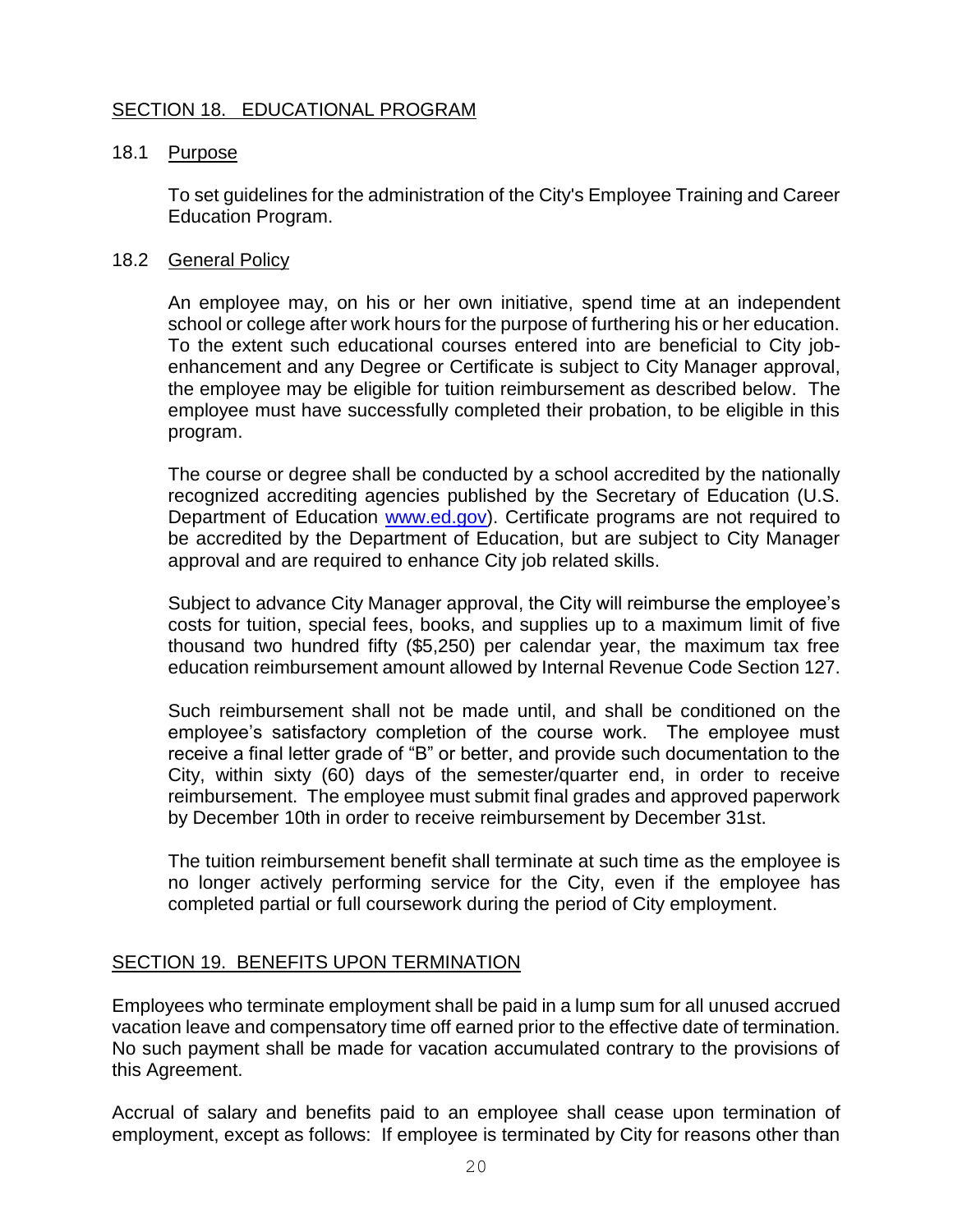disciplinary, he/she shall receive an amount equal to three (3) months of his/her regular salary as Severance Pay, and the City shall pay its contribution toward medical and dental insurance specified in Section 10.1 of this MOU for a period of three (3) months following the date of the employee's lay-off.

#### <span id="page-22-0"></span>SECTION 20. PERSONNEL FILES

#### 20.1 Access to Files

All Personnel Files shall be kept in confidence and shall be available for inspection to other employees of the City only when actually necessary in the proper administration of the City's affairs or the supervision of the employee, when deemed necessary by the Personnel Administrator.

#### 20.2 Maintenance of Files

The personnel file of each employee shall be maintained at the City's Personnel Division.

#### 20.3 Examination of Files

Current and former employees shall have the right at any reasonable time to examine and/or obtain copies of any material from the employee's Personnel file with the exception of material which includes ratings, reports or records which were obtained prior to employment of the employee involved.

In no case shall unsubstantiated derogatory material be placed in the Personnel file. An employee shall receive notice and a copy of any derogatory material placed in his/her file within five (5) days of receipt of such material by the appropriate Department Head. The employee may then review and submit comments regarding the derogatory material in his/her file but must do so within fifteen (15) days of receipt of his/her copy. Such review shall take place during normal business hours and the employee shall be released from duty for this purpose without salary deduction.

#### <span id="page-22-1"></span>SECTION 21. DRESS CODE

The City desires to project an image typical of similar agencies providing service to the public, and the City expects its employees to dress in a manner which reflects this image.

Accordingly, employees should wear clothing which is neat, clean, in good taste, which does not focus undue/inappropriate attention upon them, and which is in accordance with the employee's function with the City.

Specifically prohibited are: ripped, torn or faded clothing; clothing designed specifically for sporting activities (such as sweats, leggings/yoga pants, shorts,